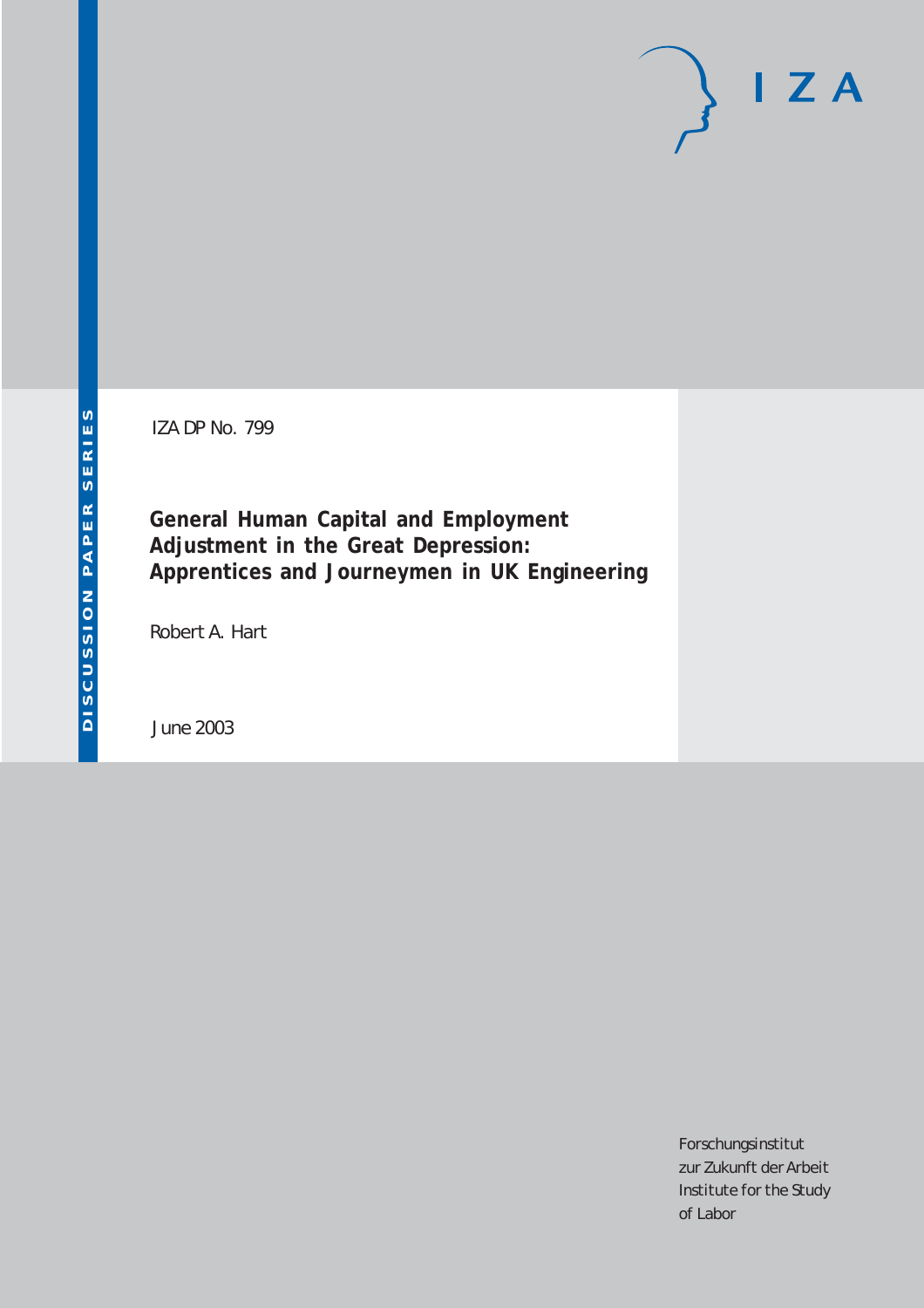# **General Human Capital and Employment Adjustment in the Great Depression: Apprentices and Journeymen in UK Engineering**

### **Robert A. Hart**

*University of Stirling and IZA Bonn* 

### Discussion Paper No. 799 June 2003

IZA

P.O. Box 7240 D-53072 Bonn Germany

Tel.: +49-228-3894-0 Fax: +49-228-3894-210 Email: [iza@iza.org](mailto:iza@iza.org)

This Discussion Paper is issued within the framework of IZA's research area *Internationalization of Labor Markets.* Any opinions expressed here are those of the author(s) and not those of the institute. Research disseminated by IZA may include views on policy, but the institute itself takes no institutional policy positions.

The Institute for the Study of Labor (IZA) in Bonn is a local and virtual international research center and a place of communication between science, politics and business. IZA is an independent, nonprofit limited liability company (Gesellschaft mit beschränkter Haftung) supported by the Deutsche Post AG. The center is associated with the University of Bonn and offers a stimulating research environment through its research networks, research support, and visitors and doctoral programs. IZA engages in (i) original and internationally competitive research in all fields of labor economics, (ii) development of policy concepts, and (iii) dissemination of research results and concepts to the interested public. The current research program deals with (1) mobility and flexibility of labor, (2) internationalization of labor markets, (3) welfare state and labor market, (4) labor markets in transition countries, (5) the future of labor, (6) evaluation of labor market policies and projects and (7) general labor economics.

IZA Discussion Papers often represent preliminary work and are circulated to encourage discussion. Citation of such a paper should account for its provisional character. A revised version may be available on the IZA website ([www.iza.org](http://www.iza.org/)) or directly from the author.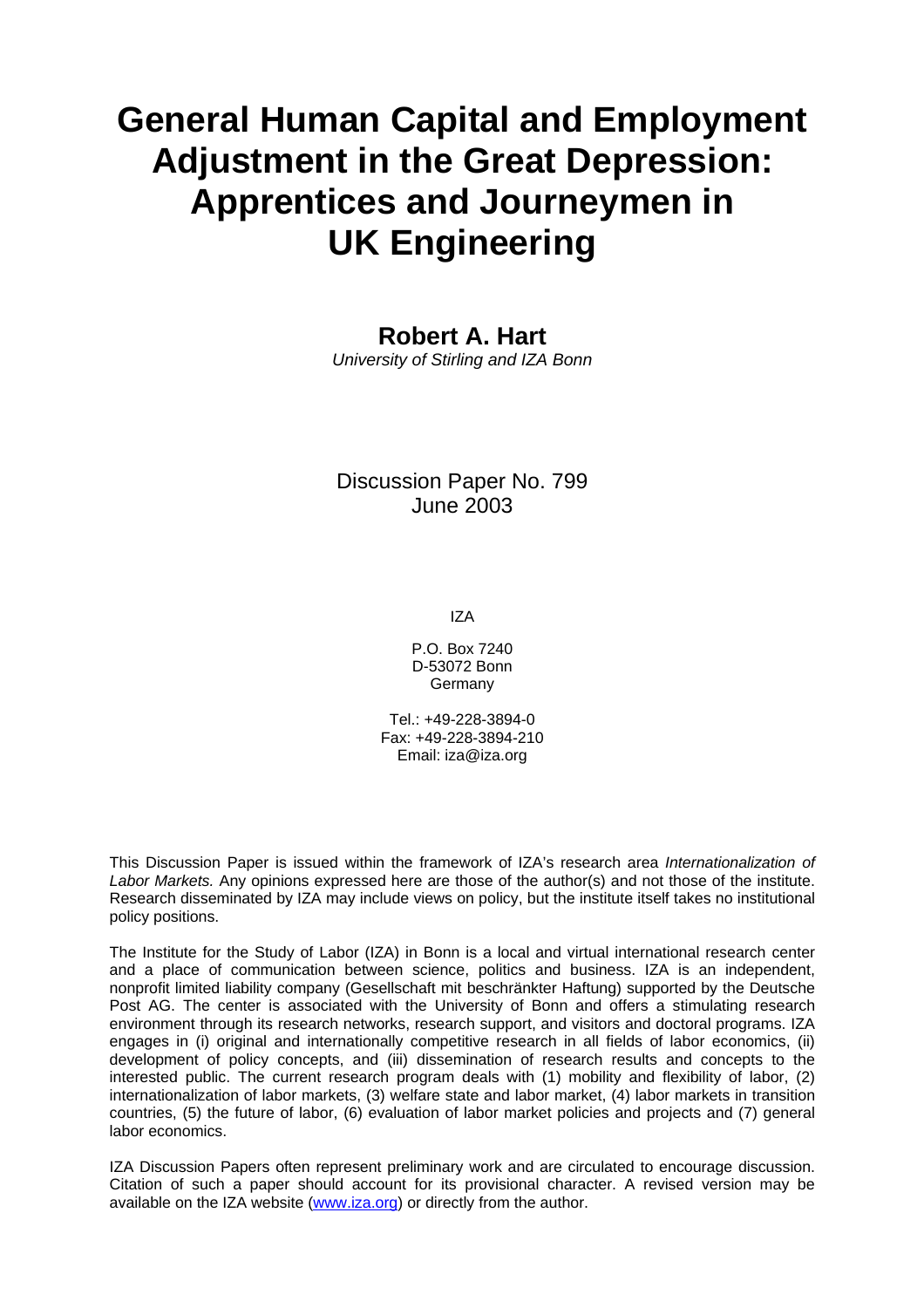IZA Discussion Paper No. 799 June 2003

## **ABSTRACT**

### **General Human Capital and Employment Adjustment in the Great Depression: Apprentices and Journeymen in UK Engineering**[∗](#page-2-0)

The relationship between training and firm-level employment adjustment given an unanticipated fall in product demand has been central to human capital theory. The most cataclysmic negative output shock occurred in 1929/30. At this time, easily the most important source of United Kingdom general training was the apprenticeship system. Using data collected by the Engineering Employers' Federation (EEF), this paper examines the impact of the Great Depression on numbers of apprentices and skilled journeymen. Statistics cover eight skilled engineering occupations in 38 local labour markets over the period 1928- 1938. Relative employment adjustment responses of apprentices and journeymen accord well with general human capital arguments.

JEL Classification: E24, J24, N34

Keywords: general human capital, British engineering, Great Depression, employment adiustments

Robert A. Hart Department of Economics University of Stirling Stirling FK9 4LA **Scotland** Email: [r.a.hart@stir.ac.uk](mailto:r.a.hart@stir.ac.uk)

 $\overline{a}$ 

<span id="page-2-0"></span><sup>∗</sup> I would like to thank the Engineering Employers' Federation for granting me access to their statistical records held at the Modern Records Centre, University of Warwick. I am also grateful for the help of staff at the Centre. David Bell, Julia Darby, Brian Loasby and Ron Shone made helpful suggestions on work in preparation. Elizabeth Roberts provided research assistance. The usual disclaimer applies.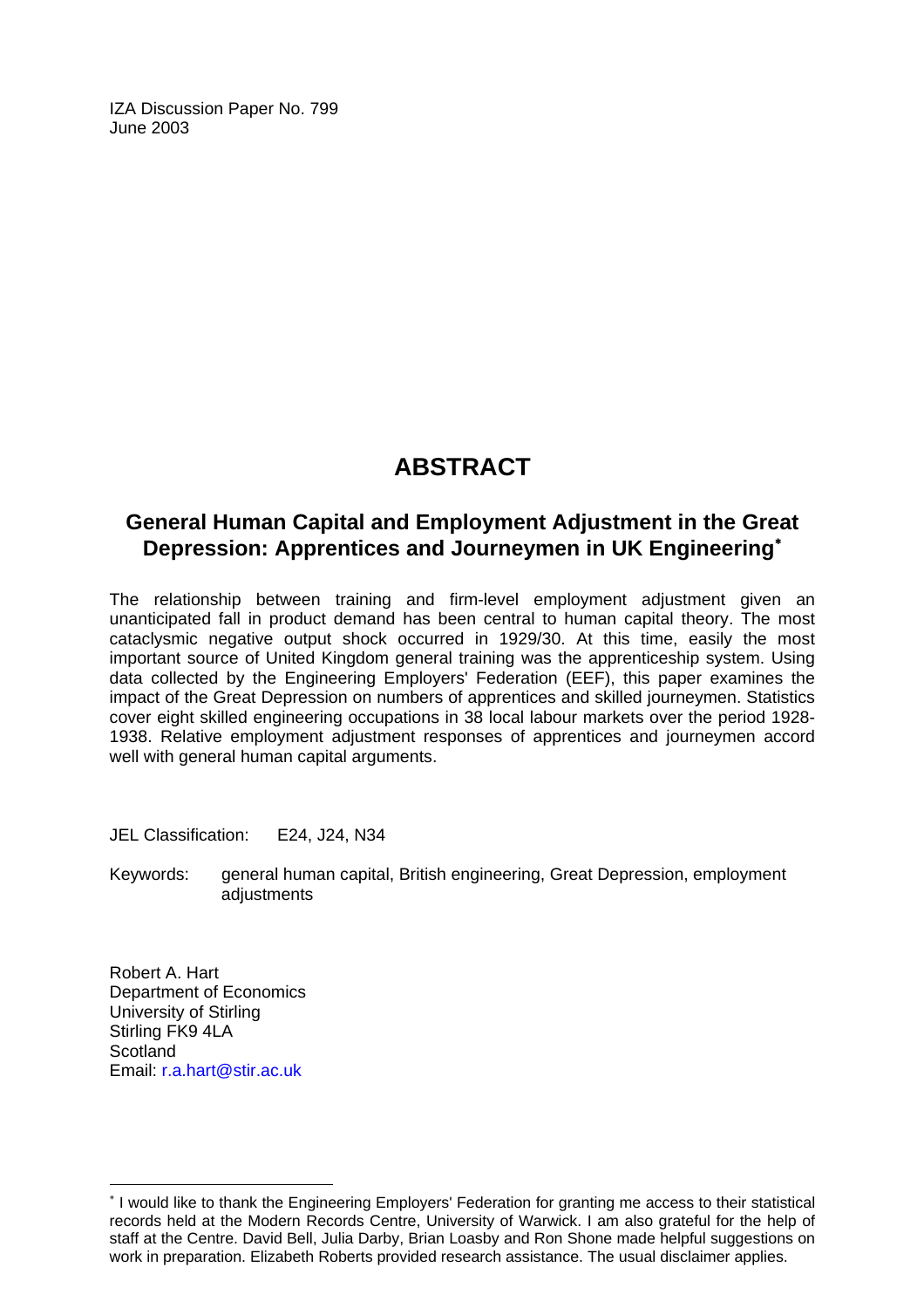*The engineering industry is of supreme importance as a field for industrial training, not only because of its widespread character and of the great variety of its products but also because it comprises a large number of highly skilled occupations, to gain proficiency in which demands systematic instruction both in practice and in theory.* 

(Ministry of Labour, 1928a)

### **1 Introduction**

The effect of firm-level training on employment adjustment given an unanticipated fall in product demand has been central to the human capital analysis of labour market behaviour. The most cataclysmic negative output shock occurred in 1929/30, marking the outset of the Great Depression. By far the dominant form of general training in UK industry when this event occurred was the apprenticeship system. Here, I concentrate on the most important sector of the time, the engineering industry. Training was general because, for example, a fully apprenticed boilermaker in one firm could, in large part, perform the tasks of a boilermaker in another firm. I compare the employment adjustments of apprentices and journeymen, the top skill group in each occupation. An important fact was that there was no special employment protection afforded to apprentices. It is shown that the adjustments of the two groups followed a sequence that was strongly in line with predictions arising from general human capital theory: the downward adjustment of apprentices was delayed significantly in the early Depression years. Another feature of this period was that, due to structural characteristics, northern engineering districts of the UK employed significantly higher ratios of apprentices to journeymen than southern and midland districts. Using this dichotomy, evidence is presented that supports the view that apprentices provided effective substitute labour for journeymen during this critical economic period.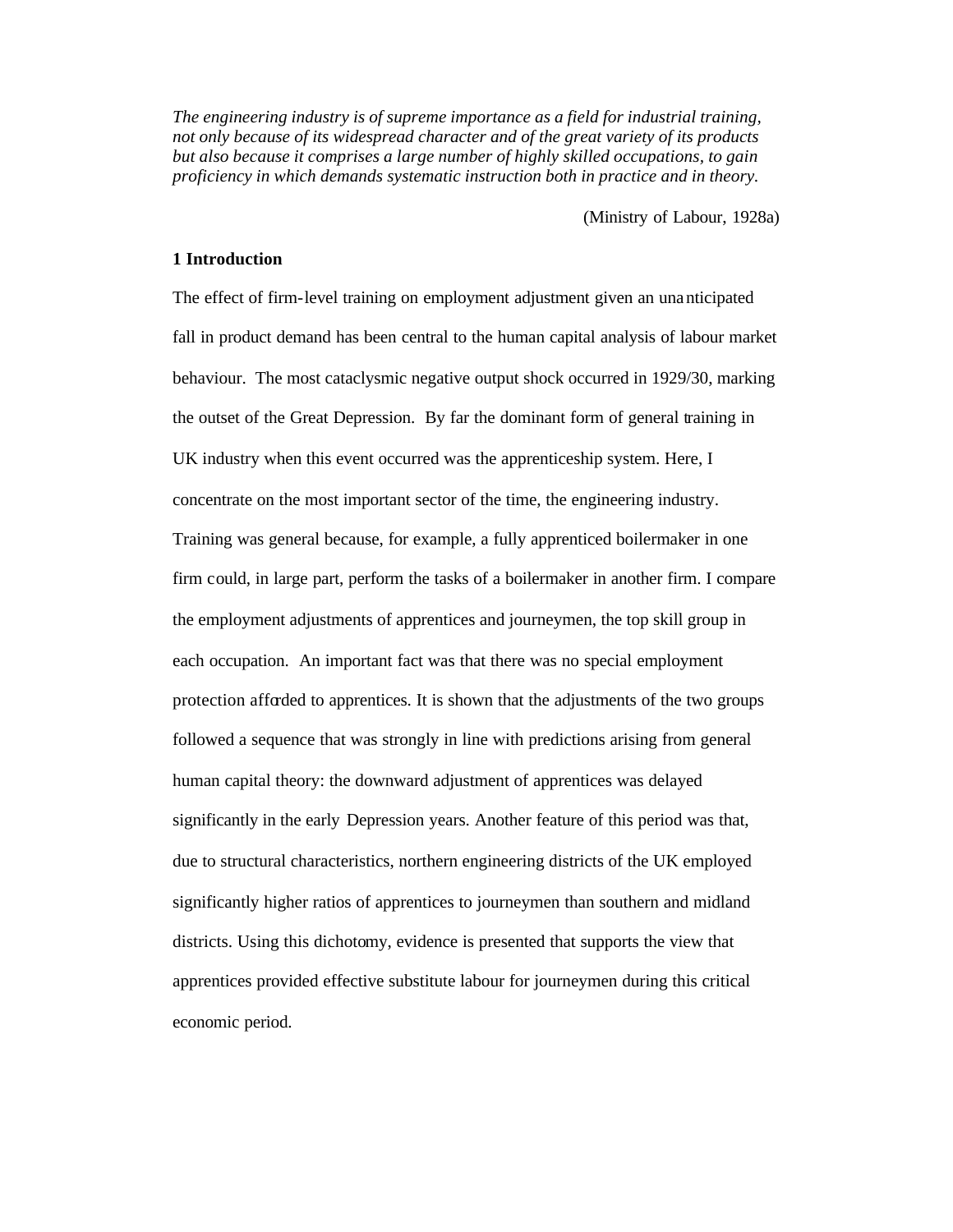The empirical analysis is based on United Kingdom data collected by the Engineering Employers' Federation (EEF).<sup>1</sup> The paper concentrates on the impact of the Great Depression on apprentices and journeymen in eight skilled occupations in engineering. These are fitters, turners, patternmakers, smiths, boilermakers, moulders  $($ iron and steel $)$ , brass moulders, and brass finishers.<sup>2</sup> The regression analyses concentrate on a panel of 27 engineering districts, for which matching unemployment data are available, over the period 1928-1938.

### **2 The engineering apprenticeship** <sup>3</sup>

l

Within U.K. industries in which apprenticeships occurred<sup>4</sup>, 2.6 percent of all male workers were apprenticed in 1925/6. Within engineering at this time, 32 percent of all workers under the age of 21 were apprentices. The period of engineering apprenticeship lasted from 5 to 7 years.<sup>5</sup> Wor kers almost always trained in one occupation - a fitter or a turner or a boilermaker etc. - gaining little formal knowledge of related occupations. <sup>6</sup> On the completion of an apprenticeship, individuals were

 $<sup>1</sup>$  During the 1920s and 1930s, there were between 1800 and 2500 engineering firms in the EEF,</sup> representing between 400,000 and 700,000 workers. See Marsh (1965) and Hart (2001) for more details.

<sup>&</sup>lt;sup>2</sup> See Ministry of Labour (1928a, pp. 50-54) for descriptions of the job tasks involved in these occupations.

 $3$  Supporting facts for much of this Section are obtained from a detailed and comprehensive survey undertaken by the Ministry of Labour (1928a) - of the UK engineering apprenticeship system. It refers to the years in 1925-1926. It sampled between 55 and 60 percent of the industry, with returns from 2534 firms of all sizes and branches of engineering covering 43,923 apprentices and 14,724 so-called learners. Supplementary details are obtained from Ministry of Labour (1928b).

<sup>&</sup>lt;sup>4</sup> These are metals, chemicals and allied, building and woodworking, printing and paper, textiles and clothing, miscellaneous (incorporating leather, food and drink, distributive, mercantile marine, other).

 $<sup>5</sup>$  In 1925/6 about 48 percent of apprentices were serving for 5, 29 percent for 6, and 18 percent for 7</sup> years.

<sup>&</sup>lt;sup>6</sup> The narrowness of apprenticeship training and its general failure to produce rounded and flexible journeymen, with an acquired knowledge base across interrelated occupations, had long been recognised by informed observers. In fact, it is a major theme of Tawney (1909) in his critique of the apprenticeship system.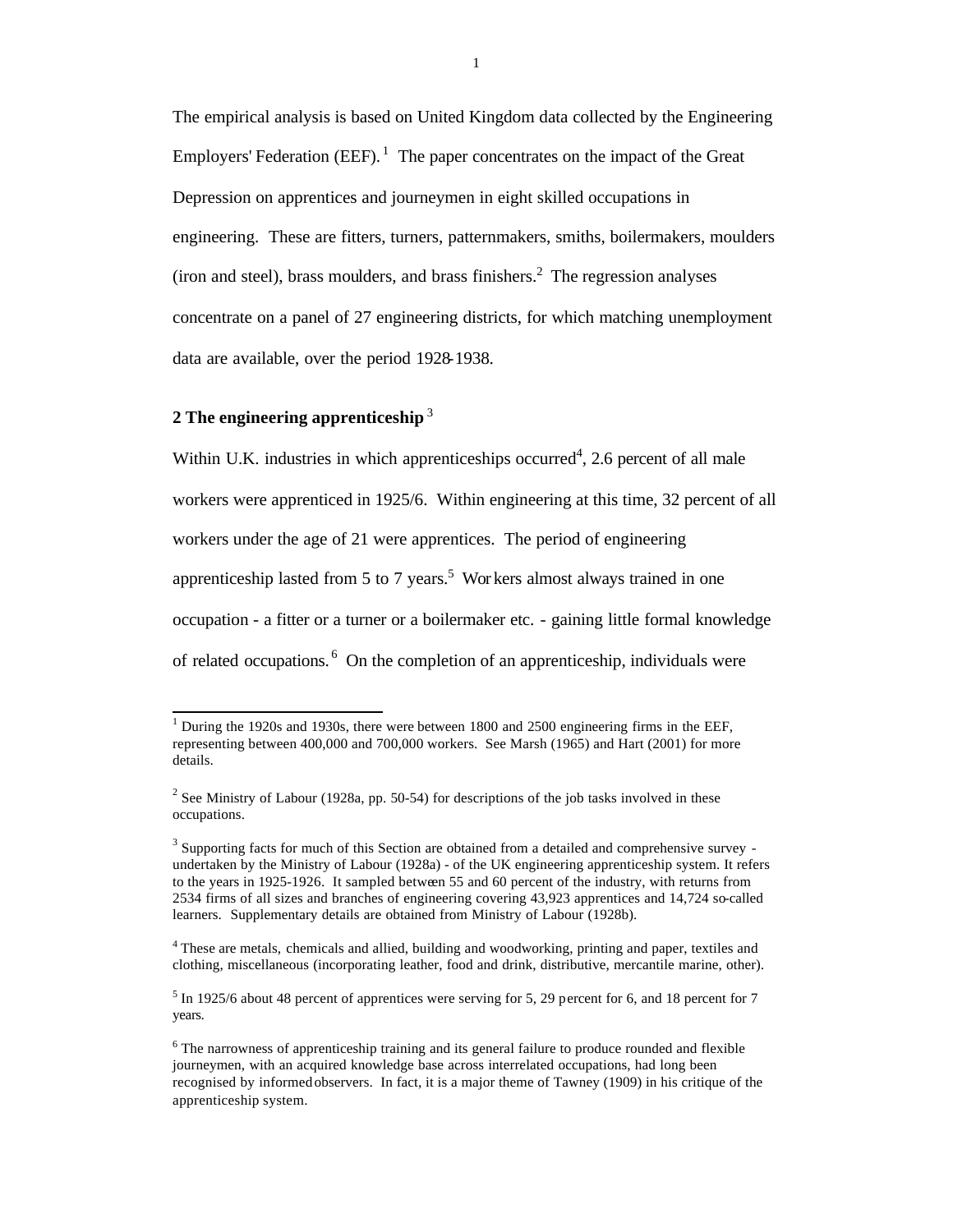generally required to work a period as a so-calle d 'improver'<sup>7</sup> before full journeyman status and remuneration could be attained.

Most engineering apprentices had only an elementary school background and 99 per cent entered their apprenticeship between the ages of  $14$  and  $16<sup>8</sup>$ . The most common forms of recruitment were through personal job applications and through hiring relatives of existing employees. Many newcomers had to serve a period of probation usually between one and twelve months. It was general practice for an apprenticeship to be completed at the age of 21. Therefore, the length of apprenticeship - of 5, 6 or 7 years - was controlled by the gap between the typical entry age and the 21- age limit.<sup>9</sup> Further, different completion spell lengths could apply to the same occupation or the same spell length to different occupations. It follows that the length of apprenticeship did not bear a close relationship to the time required to acquire the relevant skills in a given occupation.  $\frac{10}{10}$  In fact it is safe to make an even bolder inference. Since, the shortest 5-year apprenticeship must have allowed sufficient time to complete the

l

 $<sup>7</sup>$  For the vast majority of workers, this interim position lasted between 6 and 24 months, with about one</sup> half of workers experiencing a 12-month spell.

<sup>&</sup>lt;sup>8</sup> In 1925/6, 36 percent of new engineering apprentices were 14 years old, 20 percent 15 and 43 percent 16.

<sup>9</sup> The Ministry of Labour (1928b, p. 83) spelled out the position. *"Length of apprenticeship appears to be determined mainly by factors influencing the age of entry, in conjunction with the legal character of the relationship which makes its termination at the age of 21 years desirable, since at the attainment of that age it is open to the apprentice to repudiate the contract. Thus, a fixed age on conclusion, together with a variable age at entry on apprenticeship, account for the extraordinary diversity of periods of training."*

<sup>10</sup> *"…there appears from the evidence collected to be little support for the view that the period of apprenticeship in the same occupation has any direct relationship to the time actually required for learning, for on the one hand the diversity of period required for apprentices in the same occupation and on the other the similarity in the periods required for different occupations demanding widely varying degrees of manual skill point the determination of the length of apprenticeship on an arbitrary principle rather than on one of design."* (Ministry of Labour, 1928b, p. 83)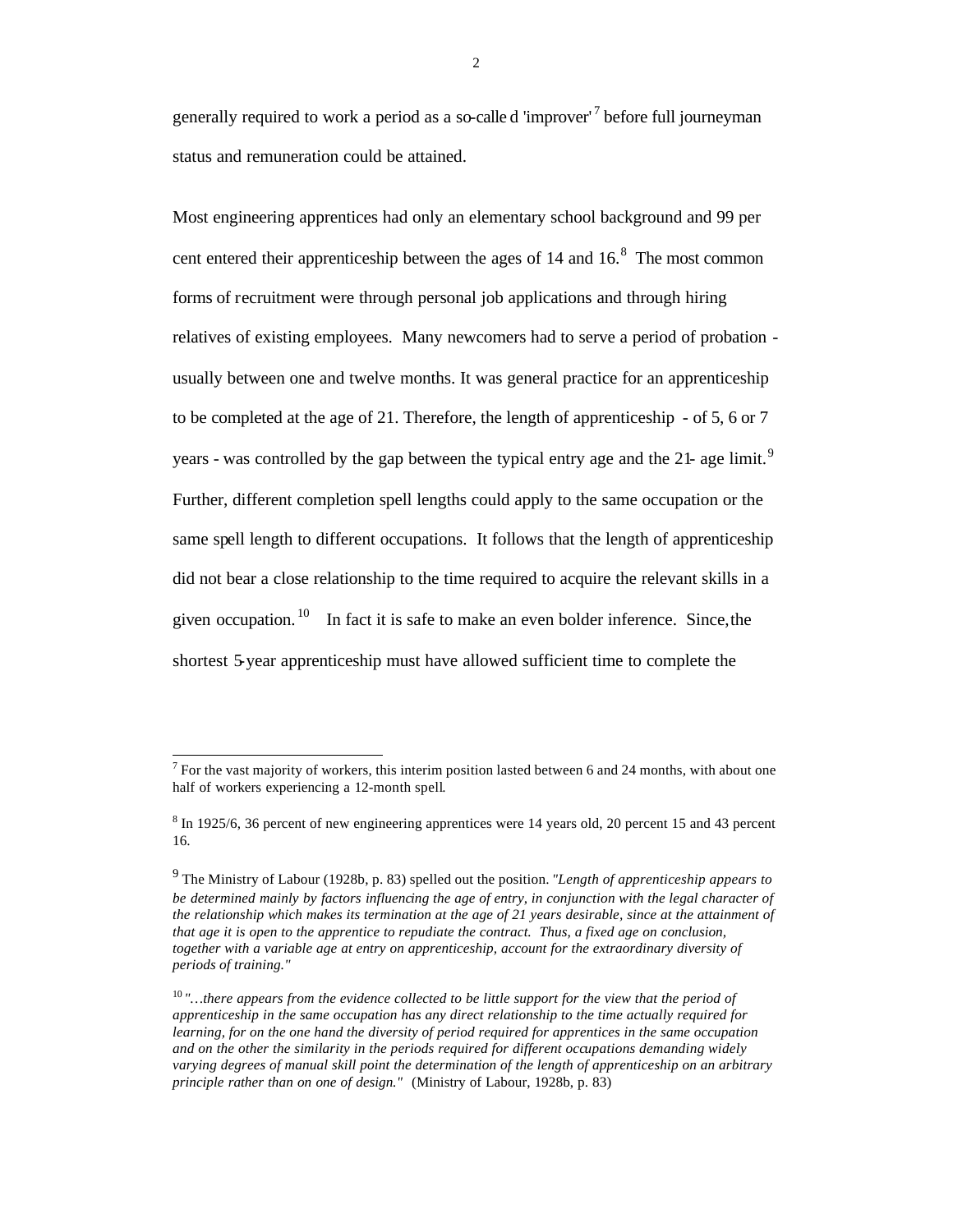requisite training then many apprentices must have acquired full training and knowhow significantly before their formal completion dates.

Wages of apprentices were almost all paid at time rates, with prescribed rates varying directly with age. The rates varied across occupations, sectors of the industry and geographical location. Based on 16 engineering geographical districts, Table 1 shows the average wages - in shillings (s.) and pence (d.) - for apprentices and journeymen in four engineering occupations in 1925. A journeyman typically earned more than twice the wage of a final year apprentice.

| Table 1 Average weekly wages (time rates) in four engineering occupations: |
|----------------------------------------------------------------------------|
| apprentices and journeymen in 1925                                         |

|                                                          | <b>Apprentices</b>             | Journeymen                       |                                             |
|----------------------------------------------------------|--------------------------------|----------------------------------|---------------------------------------------|
| Occupation                                               | First Year                     | Last Year.                       |                                             |
| <b>Fitters</b><br><b>Turners</b><br><b>Patternmakers</b> | S.<br>d.<br>3<br>10<br>10<br>6 | d.<br>S.<br>10<br>24<br>26<br>24 | $\mathcal{S}$ .<br>d.<br>56<br>6<br>56<br>6 |
| <b>Ironmoulders</b>                                      | $\overline{4}$<br>10<br>10     | 26                               | nu                                          |

**Source:** Ministry of Labour (1928b, p.116)

Usually, the initial period of the apprenticeship involved 'pure' training; i.e. training that did not involve direct production activity. There are several prominent examples of the type of activity entailed here. Some apprentices spent their first three to six months in the works stores in order to learn the names, functions and maintenance of tools. It was not uncommon to devote the first year of apprenticeship to observing the work performances of skilled journeymen, learning how to read working drawings, and understanding basic engineering principles with particular emphasis on the need for precise measurement and attention to detail. Far less commonly, some firms ran apprenticeship schools that provided basic engineering skills to which the apprentice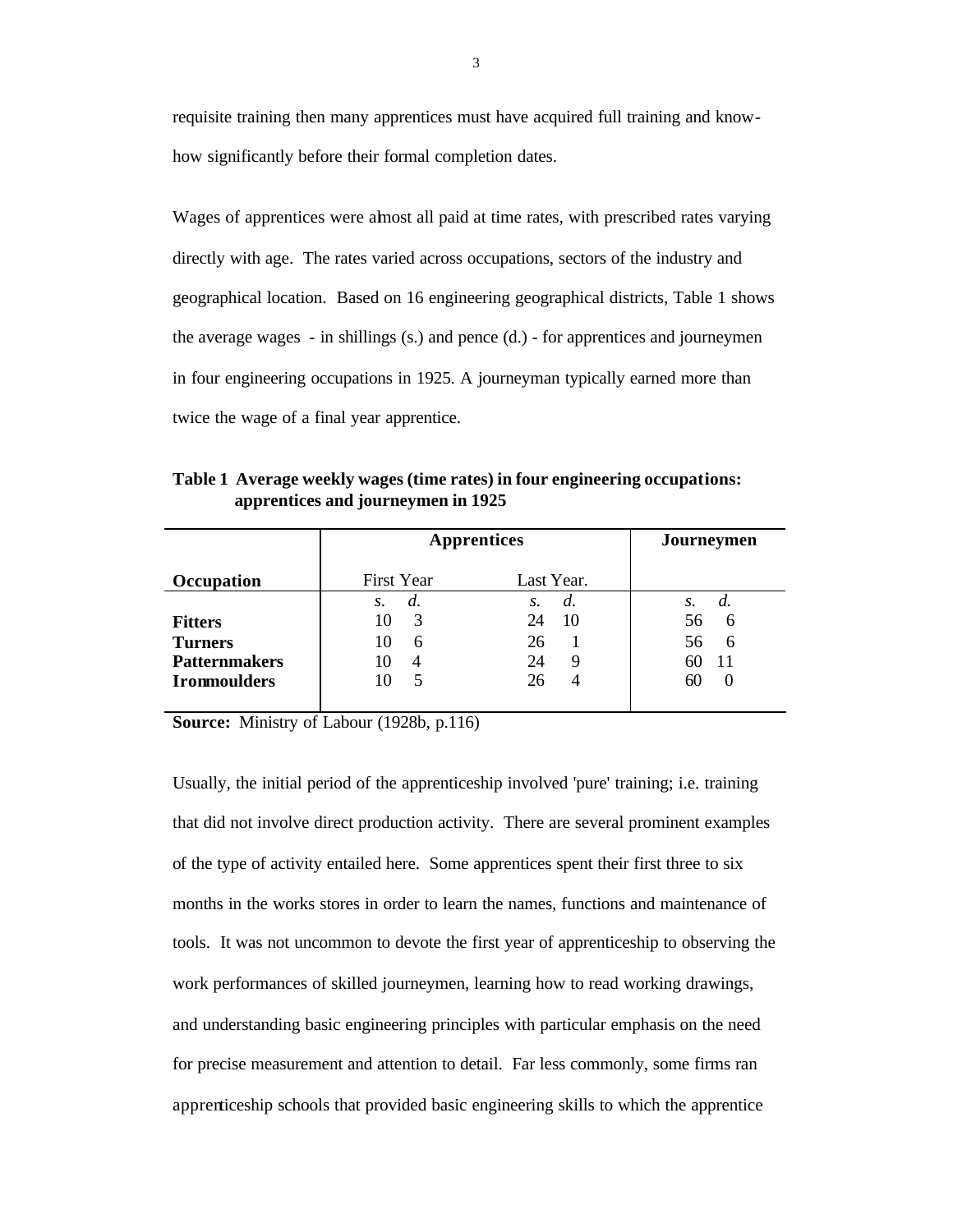had to attend for an initial period of about four to six months. After acquiring such basic knowledge, apprentices worked directly in their specific occupation but in a controlled environment. Most worked alongside and under the supervision of a journeyman. <sup>11</sup> By the final year of apprenticeship, unsupervised job tasks were commonly undertaken.

Generally, a worker did not immediately obtain journeyman status on completion of an apprenticeship. First, he had to undertake a period as a so-called improver. The period varied from a few months to 24 months, with about one -half lasting for 12 months. An improver typically earned in the region of 75% of a journeyman's wage.

How did training relate to wage structure during apprenticeship? While emphasising a range of alternative motivations, the key employer objectives underlying apprentice wage rate setting and productive activity was summed-up in the definitive

contemporary study as follows:

*"…in the earlier years of apprenticeship the apprentice receives more by way of training than he gives by way of production and his wages in consequence are determined on the basis of his being a liability rather than an asset during that time…in the later years of apprenticeship his remuneration is fixed so as to allow a certain compensation to the employer for the inevitable financial loss sustained in the earlier years of training*." (Ministry of Labour, 1928b, pp. 110-111)

The study goes on to state (and to show) that

*"…in the first and last years of apprenticeship the wages of apprentices are uniformly less than those of youths of comparable ages in the less skilled occupations."* (Ministry of Labour, 1928b, p.111)

Similarly, and based on statistics on 14 to 19 year-olds in 84 industries, the study

reveals

l

*"…that the general level of apprentices wages tends to be fixed considerably below that of other juvenile workers not employed under a definite system of training."*

 $11$  68 percent of engineering firms reported this work practice in the Ministry of Labour (1928a) survey.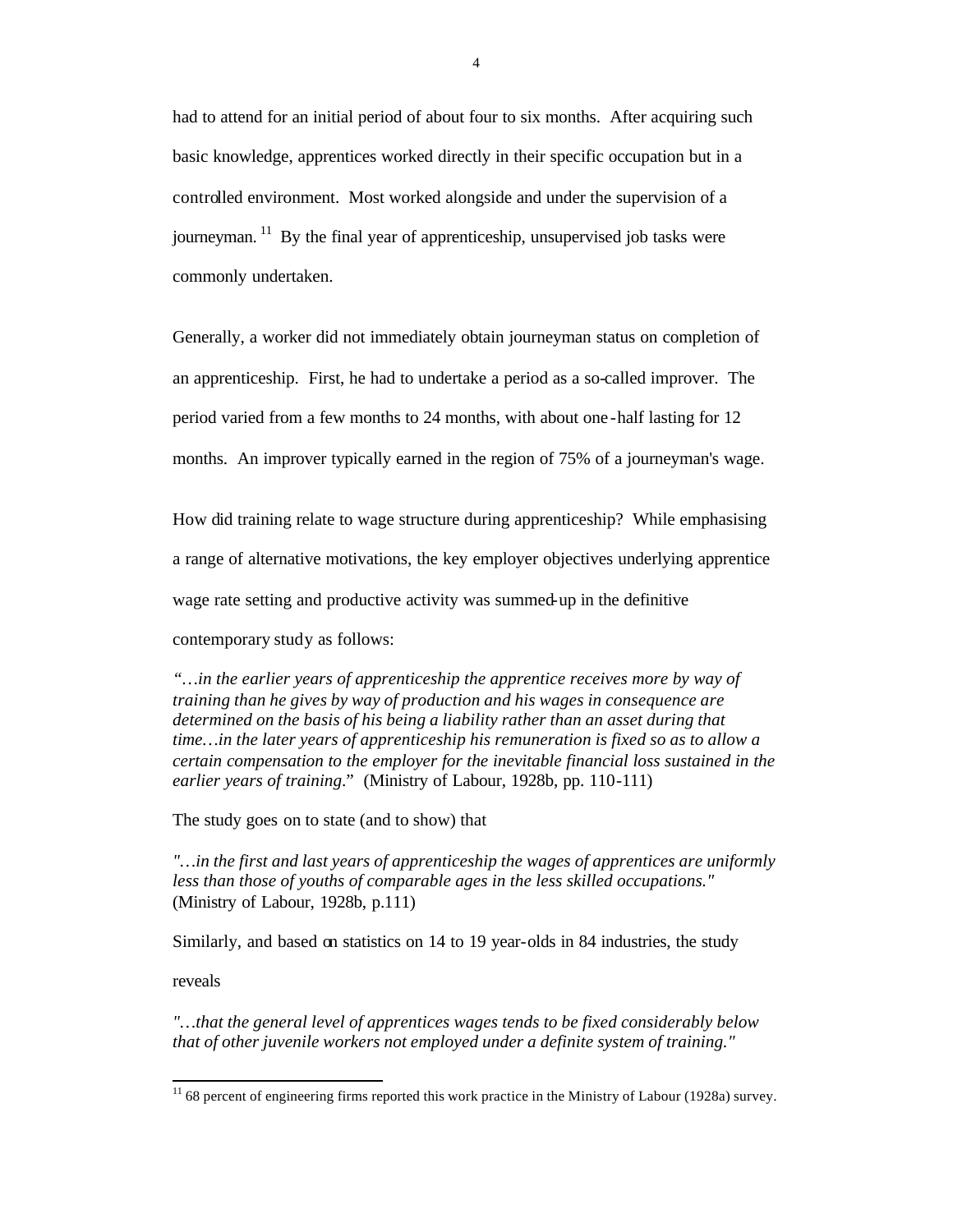#### (Ministry of Labour, 1928b, p.115)

l

To the extent that these objectives were realised, they underline the notion that attempts were made to re-coup the costs of apprenticeship training by paying lower than outside wages during initial training and throughout the later productive phases. This would serve to reduce the need to prolong employment post- apprenticeship for the purpose of lengthening the investment amortisation period. A critical related question is as follows. Given that an apprenticeship lasted for a long duration, how secure was employment during that time?

The evidence points firmly to the fact that the majority of engineering firms were able to layoff apprentices as the economic need required. <sup>12</sup> First, 69 percent of engineering apprentices in 1925 served under verbal agreements with the remainder under indentures or other written agreements. Second, collective bargaining over the employment conditions of apprentices was rare throughout the engineering industry. This was certainly the case with regards to the principal employers' federation studied here. Up to 1937, the EEF refused to allow apprenticeship issues to be included on union bargaining agendas.<sup>13</sup> Thirdly, while there was a lack of collective bargaining it was frequent practice for employers to require apprentices (or their guardians) to sign forms of agreement that spelled out the obligations of both sides during the period of

 $12 \text{ In an autobiography devoted to a lifetime's work in the railway industry, Thorley (1975) describes}$ his experience as an engineering apprentice fitter in locomotive maintenance for 5 years from 1928 to 1932. In March 1932, he was given notice to leave his firm (London, Midland and Scottish Railway) one-week after the apprenticeship was completed.<sup>12</sup> The author notes

<sup>&</sup>quot;*…it was widespread practice to discharge all those who had completed their apprenticeships, not only on the railway but also in industry, with the opportunity of returning as vacancies occur. But vacancies were then few; I knew several tradesmen who accepted jobs as porters at busy stations in the summer in order to preserve unbroken service…."* (Thorley, 1975, p.84)

<sup>&</sup>lt;sup>13</sup> Trade-union negotiation over apprentices' rates of pay was forced on the EEF by the apprentices' strikes of 1937.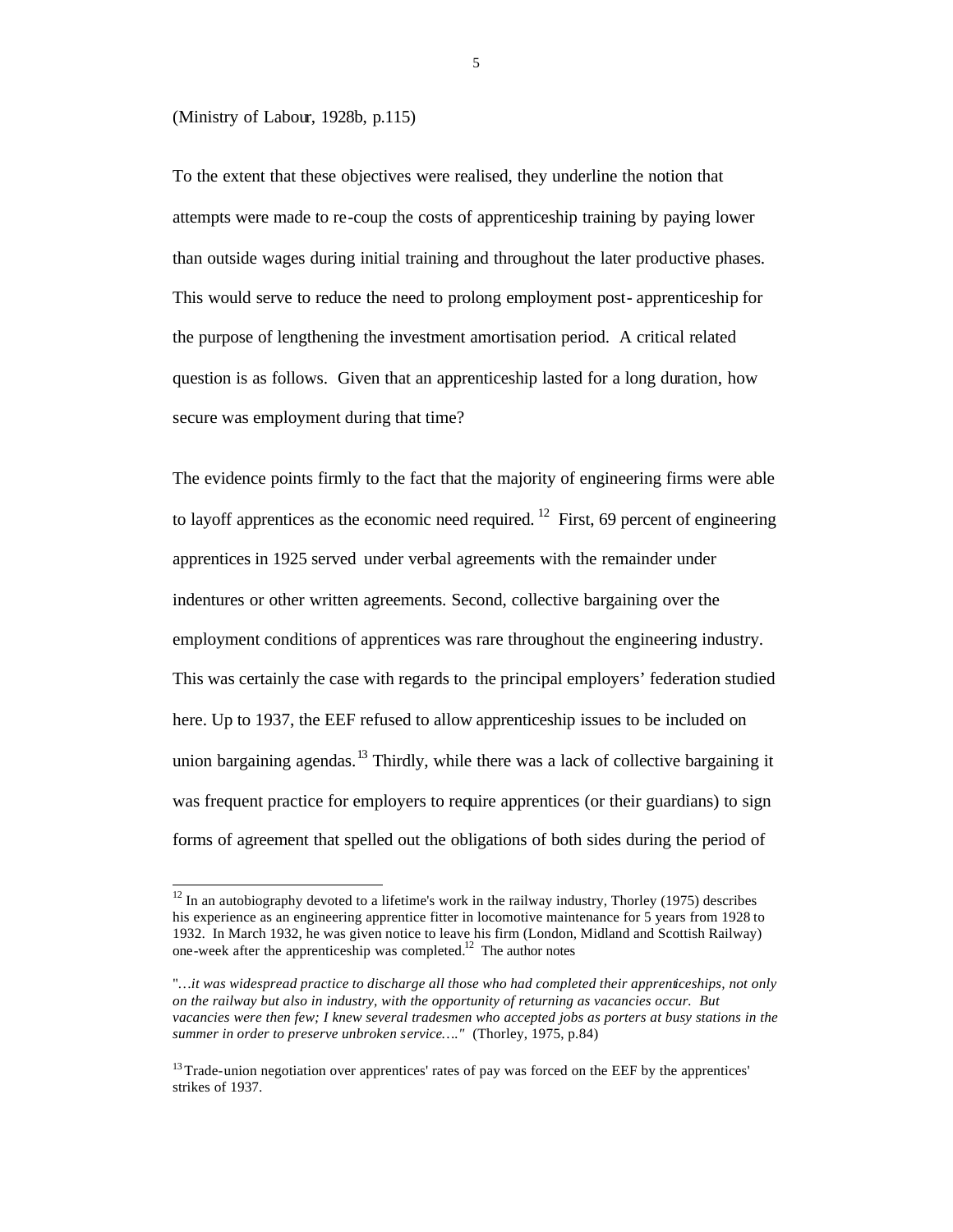apprenticeship. The most common of these, the so-called Form B, included among its terms the right of the employer *"to su spend the apprentice from employment and training during periods of slackness of trade, etc., and the provisions of the agreement cease to operate during the period of suspension."*

Could apprentices provide a source of substitute labour for journeymen? Certainly, a strong contemporary union view was that, especially in the trough Depression years, some engineering employers treated apprentices as a form of relatively inexpensive substitute labour for equivalent skilled journeymen. Ryan (1999) provides evidence in support of this contention and quotes a view, expressed in 1933, from an employer in the marine engineering sector:

*"..owing to the great volume of unemployment which has prevailed in recent years, some employers have traded upon apprenticeship to the extent of using them to do current work and, when their apprenticeship has ceased, discharged them and taken on new apprentices…many employers are using apprentices as form of cheap labour at the present time, evading all responsibility in respect of the boys' training."* <sup>14</sup>

Perhaps the main factors that combined to give credence to this view was the relatively long period of apprenticeship, the narrowness of the necessary skill acquisition, and the simplification of production processes. Technologic al advances in the decades preceding the Depression served to narrow the range of skill requirements within several occupations. Contributory factors included the breakdown of processes into simpler subdivisions as well as the introduction of automatic and semi-automatic machines. In part, the industry met this problem by creating the job position of 'learner', especially in occupations like stamping and machining were job tasks were repetitive. Like an apprentice, a learner trained for

l

 $14$  Taken from microfilm records from the EEF archive.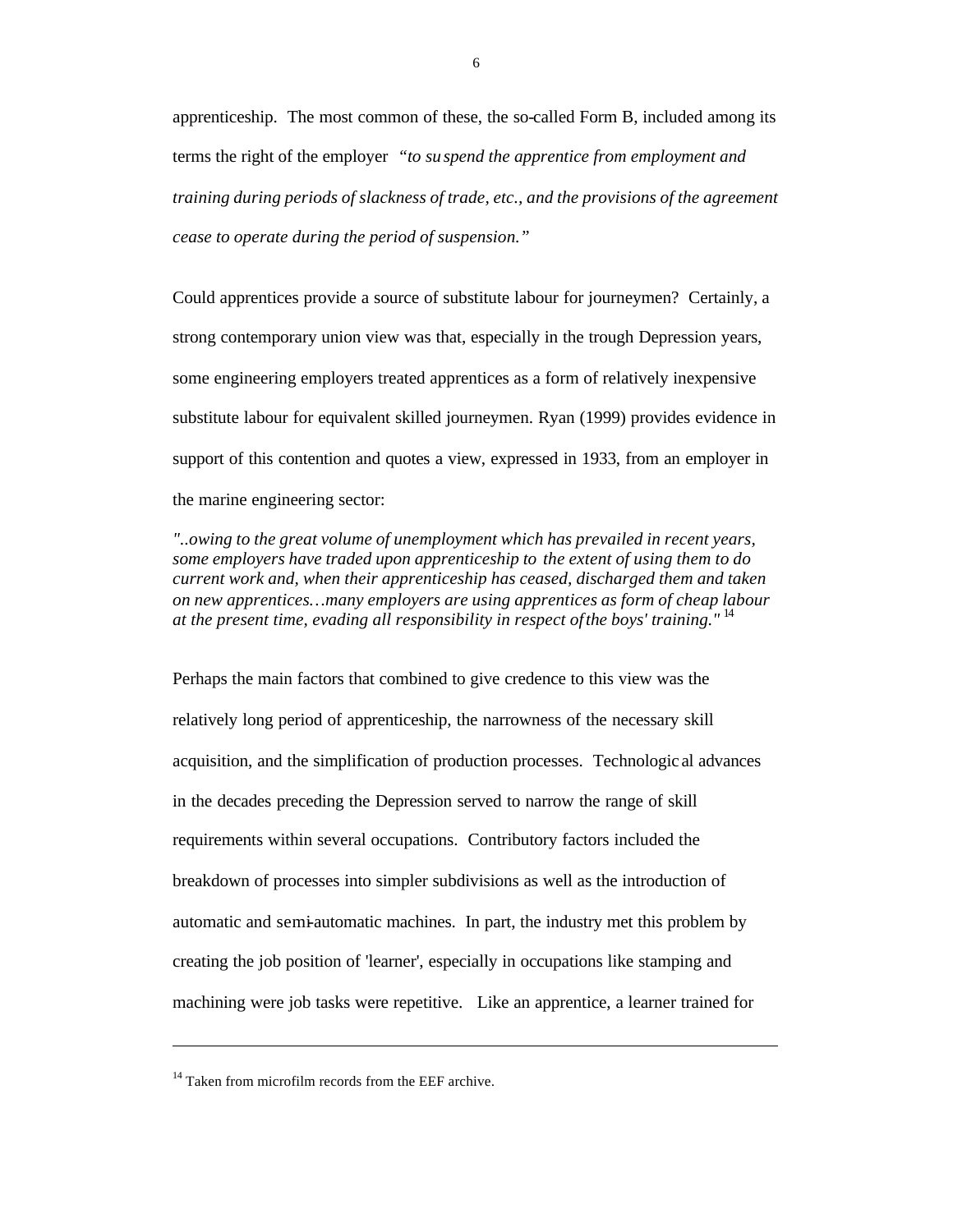between 5 and 7 years but with a somewhat less rigid regime of training procedure and even less secure tenure. But without doubt, it was common for apprentices - from an early stage in their apprenticeship - both to specialise in a quite narrowly defined trade and to work directly as production operatives.

Based on a locomotive works with 4000 employees, Tawney (1909) gives the

following description of the experience of the vast majority of boy apprentices.

*"They are apprenticed either as fitters, as erectors, or as turners; for in this firm specialisation is carried out so that fitting and erecting, which are almost always combined, are here separated. On entering the works the lad who is going to be a fitter goes straight into the fitting shop and learns nothing else; a lad who is going to be a turner goes to the machine shop and does not learn fitting. Moreover, in the machine shop, specialisation has proceeded still further. There are a large number of machines which are worked, not by men who have served their time and acquired a general knowledge of machinery (i.e. qualified turners), but by youths who are kept to a single machine, who become capable at that particular kind of work, and who…do not get a general knowledge of machinery…".* 

Generalising, and based on additional interviews with engineering employers, Tawney

goes on to report that these

l

*"…specialised machine-minders form a growing proportion of the total number of machines employed in engineering works, owing to the continual invention of simplified machines adapted to a particular class of work done by particular firms….."*

The ability of firms to employ many apprentices in direct production roles at a very early stage reinforces the notion that firms could attempt to balance marginal costs and returns over the period of apprenticeship. This reduced the necessity of prolonging employment in post-apprenticeship years in order to recover initial sunk costs.

Finally, and of some importance to the subsequent analysis, the ratios of apprentices

to journeymen were appreciably higher in northern districts of the UK (including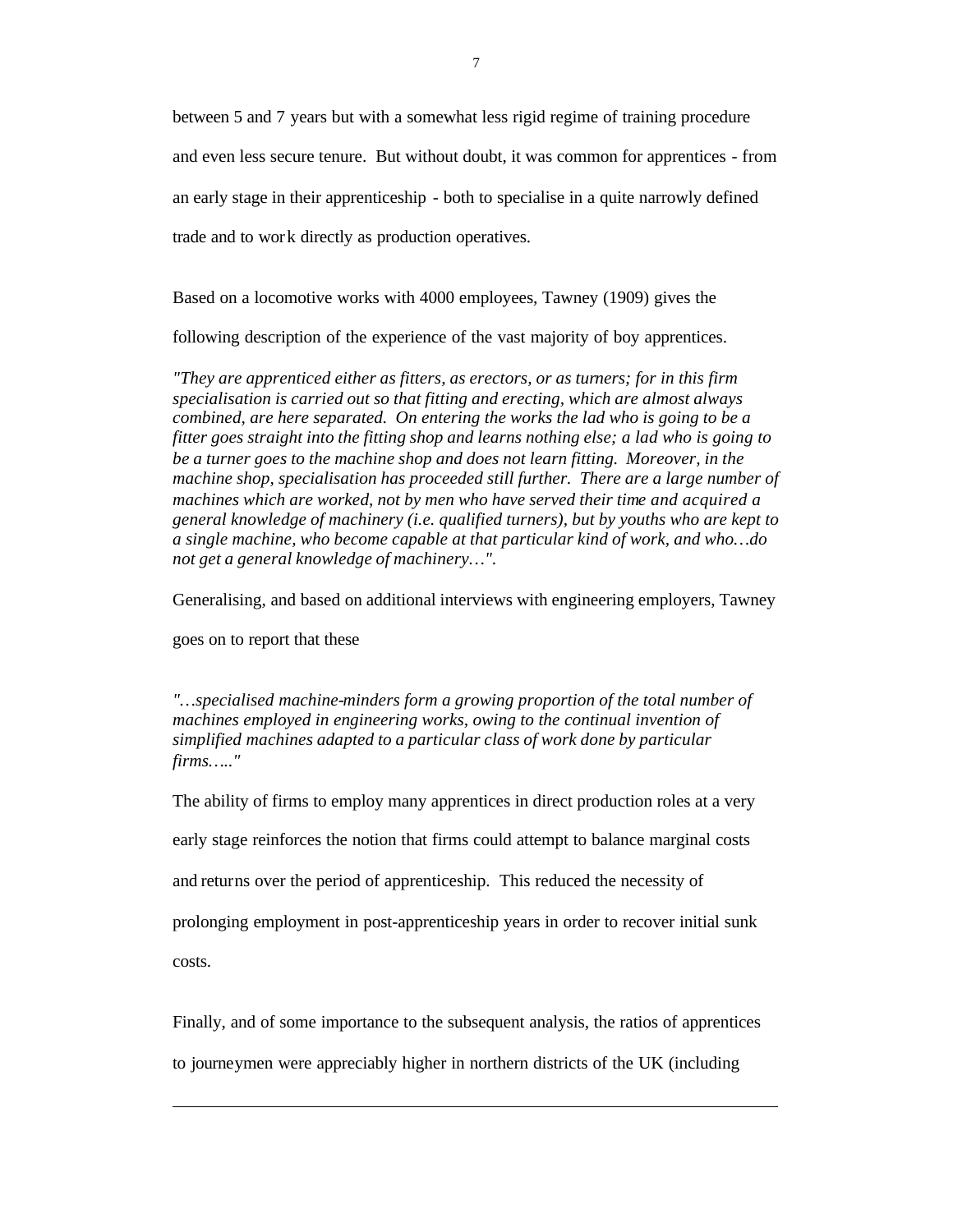those in Scotland and Northern Ireland) than in the midlands and the south. In the 27 districts studied here, ratios that averaged about 4:10 in northern districts were double the 2:10 average in midlands/southern districts (see Figure 2). Many southern engineering firms employed no apprentice labour whatsoever.<sup>15</sup> Industrial structure provided a major reason for these differences. Older traditional industries of the north, like marine engineering, had a long established history of apprenticeship while the more modern industries of the south, like motor vehicle manufacture, perceived less need for producing trained labour along this route. One reason for this (Ministry of Labour, 1928a, p.8) related to the system of 'up-grading' that was common in more modern firms. Here, production processes were broken down into relatively simple parts and non-apprenticed youths were promoted from sub-process to sub-process according as and when they satisfied laid-down efficiency criteria.

### **3 General human capital and employment adjustment**

l

I now turn to the implications of the main stylised facts of the previous section in order to assess the likely relative employment reactions of apprentices and journeyman given the speed of onset and the severity of the Great Depression. To simplify matters, I ignore the position of improver, which marked the period between apprenticeship and journeyman status. This in no way detracts from the basic analysis.

<sup>15</sup> The Ministry of Labour (1928a, p. 8), provides further details. *"There were relatively more firms in southern than in northern districts without apprentices or learners. Thus in Merseyside and Barrow district all the firms submitting returns employed apprentices or learners, and in all other districts north of the Midlands the proportion of firms which had no boys under a definite system of training were only from 10 to 30 percent of the total; on the other hand, in the Midland and Southern districts including London, the proportions of firms without boys in training varied from about 38 to 64 per cent."*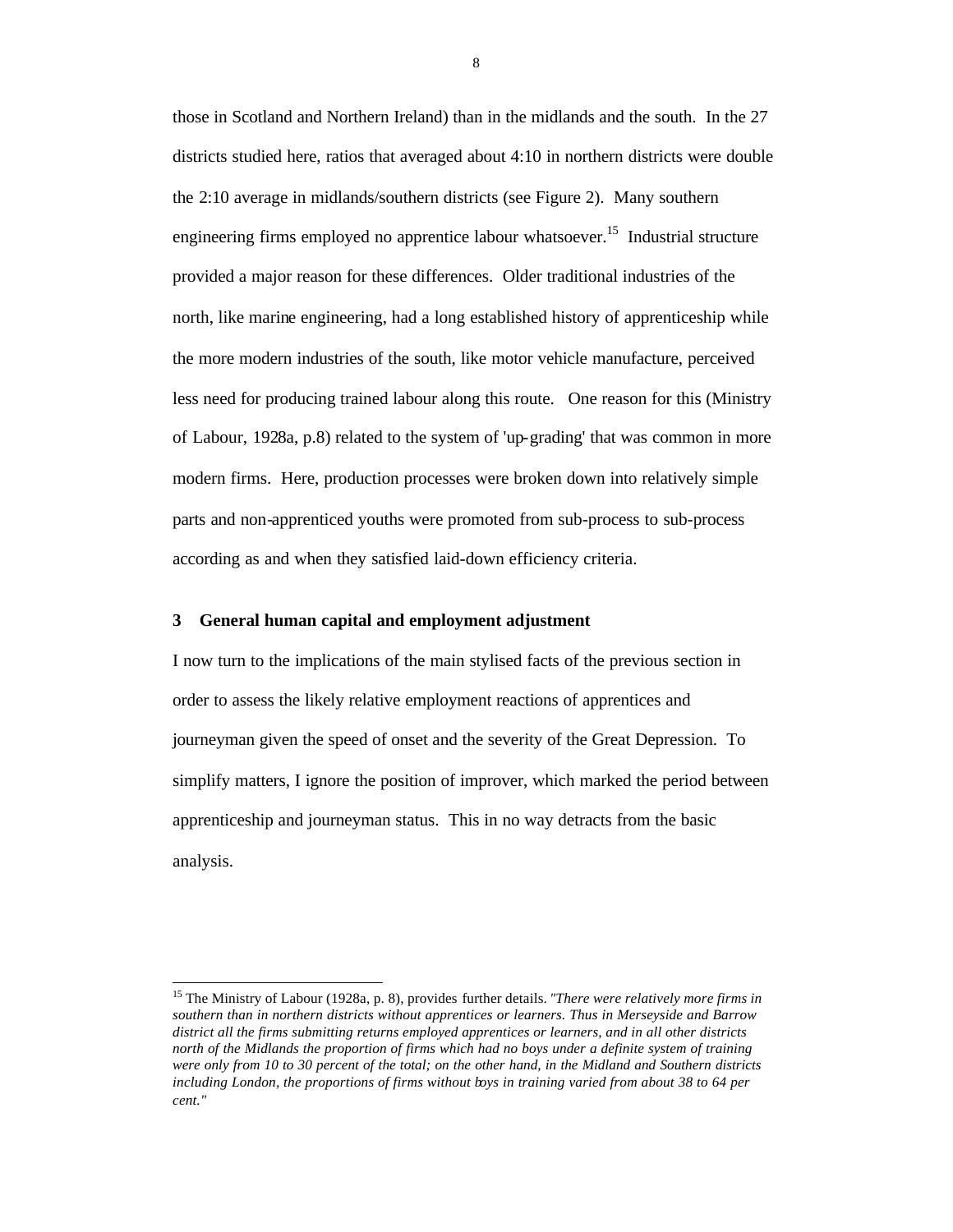Consider an apprenticeship under indenture or written agreement.<sup>16</sup> This applied to about 30% of engineering apprentices. The consequences of a negative demand shock for the relative employment of journeymen and indentured apprentices is considered in Figure 1. For simplicity, discounting is ignored.

During the period of apprenticeship (i.e. from a to c) the wage-experience profile rises from e to h. Then, the wage rises steeply to w when journeyman status is achieved.  $17$ Related productivity - measured in value terms - follows the path  $x-y-q_1$ , with  $a-x$ representing the initial period of pure training. Following the demand shock, productivity falls at each level of experience to  $x-z-q_2$ . Journeymen become unprofitable. By contrast, a significant proportion  $\sigma$  apprentices, in fact all those to the right of b, remain profitable. If the demand downturn is judged to be long lasting, then some apprentices to the left of b will remain in employment given an expected positive present value. <sup>18</sup> The implications are that (a) journeymen will be fired, (b) apprentices on the whole will not be fired. But if a-e-h-c exceeds x-z-c then fewer apprentices will be taken on.

Apprenticeship training was general; in the main, acquired skills were transferable between competing firms. Therefore, apprentices earning a wage between f and h had a potential incentive to quit the firm and find alternative employment that better

l

<sup>&</sup>lt;sup>16</sup> There was little difference between indentures and written agreements. The latter simply incorporated somewhat less formal language than the former. Usually they both detailed various conditions governing the period of apprenticeship, the wage scales that applied during apprenticeship, and the trade under which the apprentice was to be taught. It was usual to bind the apprentices' parents or guardians as a third party to the agreement.

 $17$  Representative data for e, h and w are presented in Table 1.

<sup>&</sup>lt;sup>18</sup> Other reasons for retaining 'unprofitable' apprentices derive from the so-called 'opportunity cost' literature of economic growth (Saint -Paul, 1993). For example, Bean (1990) explains pro-cyclical productivity in terms of firms diverting labour towards training when marginal product is low (recessions) and towards production when marginal product is high (booms).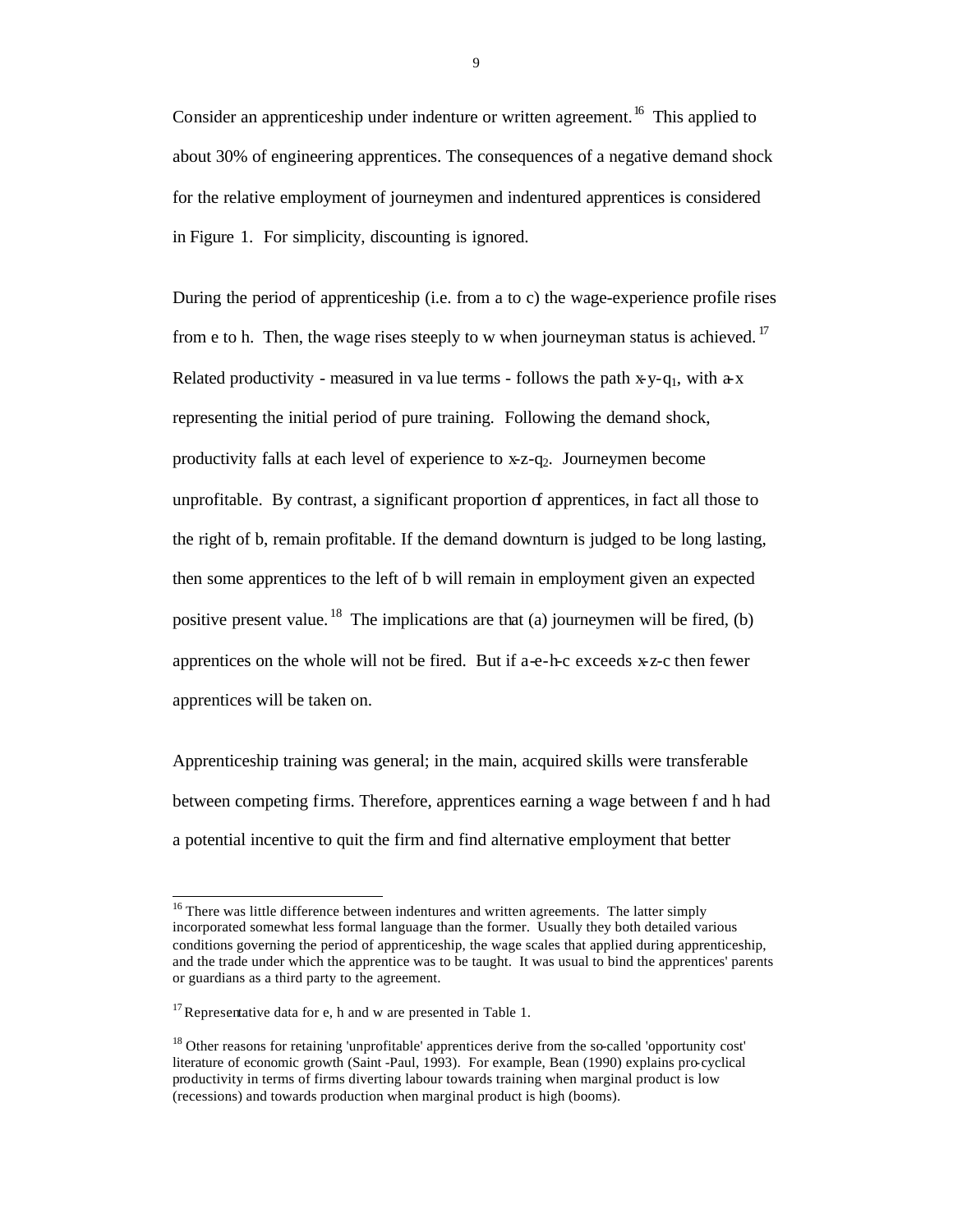matched their marginal product. The question arises, therefore, as to why 70% of apprentices worked under ve rbal (i.e. implicit) agreements rather than legally binding contracts. There are strong reasons for supposing that many such individuals were 'bound' to their apprenticeships without the need for a formal contract.

### **Figure 1 Employment adjustments to an output shock: indentured apprentices and journeymen**



Relatively few engineering apprentices completed their training in other firms. These so-called 'turnovers' accounted for only 1.9 percent of all male apprentices in engineering in 1925 (Ministry of Labour, 1928b. p.60). <sup>19</sup> The above analysis would have predicted a far higher percentage if non-indentured, partly completed,

l

 $19$ <sup>19</sup> This compares with 9.2 percent of apprentices who failed to complete their apprenticeships and were entirely lost to the industry. Evidence suggests that the probability of quit was independent of whether an apprentice was indentured or employed under a verbal agreement.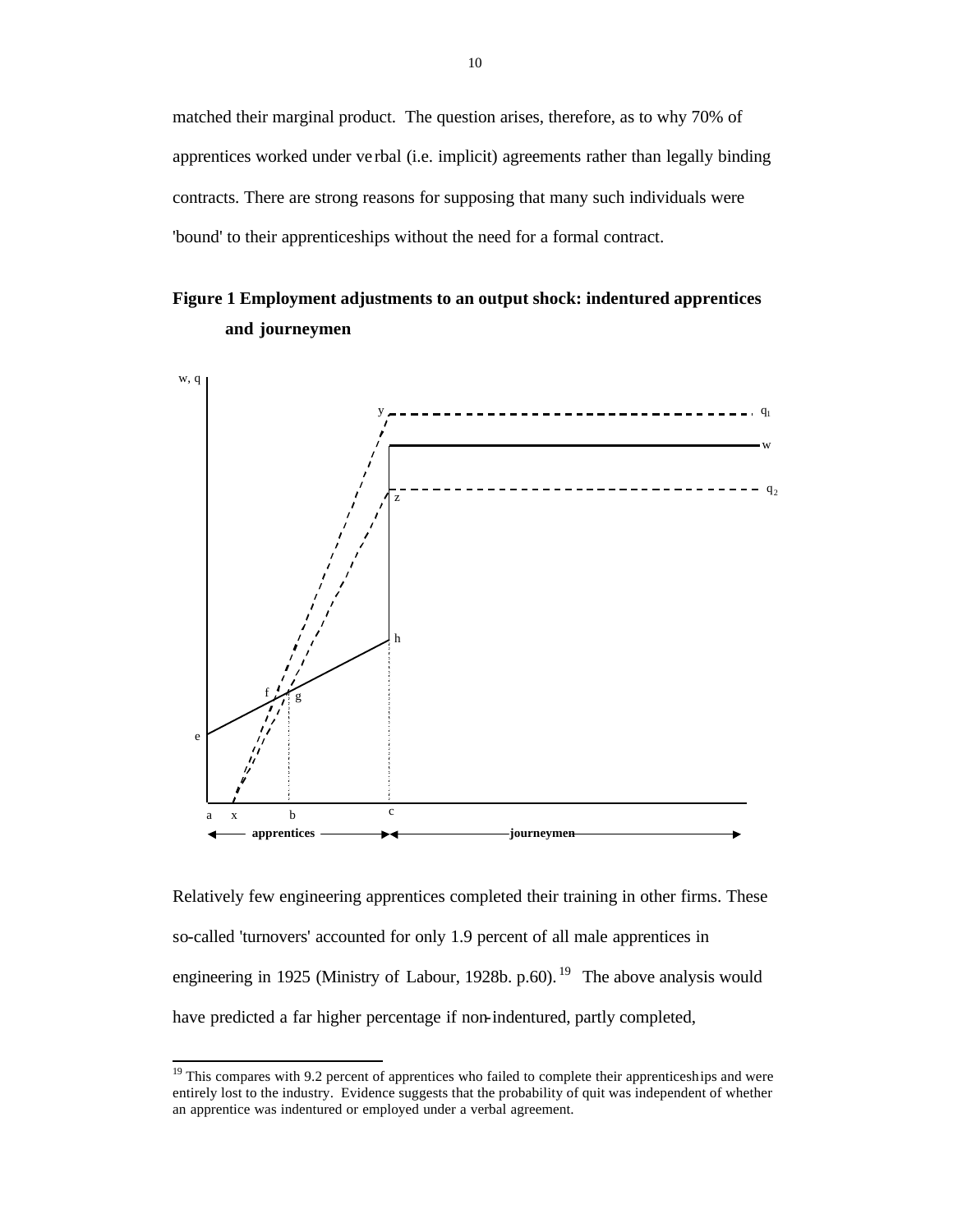apprentices had been able to move to equate wage and marginal product. What prevented them from doing so? First, virtually all apprentices were aged between 14 and 21 and would have lived with their parents or guardians. For the majority, there would have been little opportunity to venture outside their local labour market, or engineering district.<sup>20</sup> In other words, job mobility for many apprentices would have been restricted to firms operating in close proximity to one another. Given this restriction, there would have been strong incentive among local employers to collude in order to prevent competition over the employment of one another's apprentices and thereby eroding favourable wage/productivity advantages. Second, where the apprenticeship system was strongest - in northern districts of the U.K. - many firms tended to hire more apprentices than necessary to replenish their turnover of journeymen (see Section 4). Such over-supply would also have served to restrict inter-firm mobility. Third, even in the years leading up to the Great Depression, unemployment was high. From 1926 to 1930 the unemployment rate did not fall below an average of 10 percent for the districts analysed here. In northern districts, the rates were well in excess of 10 percent, with examples of rates double this figure not uncommon (see Hart and MacKay, 1975, Table A5). For many apprentices, this was not a climate in which to search for new job opportunities or to sever accumulated work experience and reputation in the current work environment.

There is an important caveat to the scenario depicted in Figure 1. Even though many apprentices would have remained profitable when productivity fell, their propensity to experience job layoff may have differed little from journeymen if the two parties

l

 $20$  Interestingly, one of the main reasons reported for individuals failing to complete their apprenticeships was the fact that their parents moved home to live in another geographical region (Ministry of Labour, 1928b, p.61).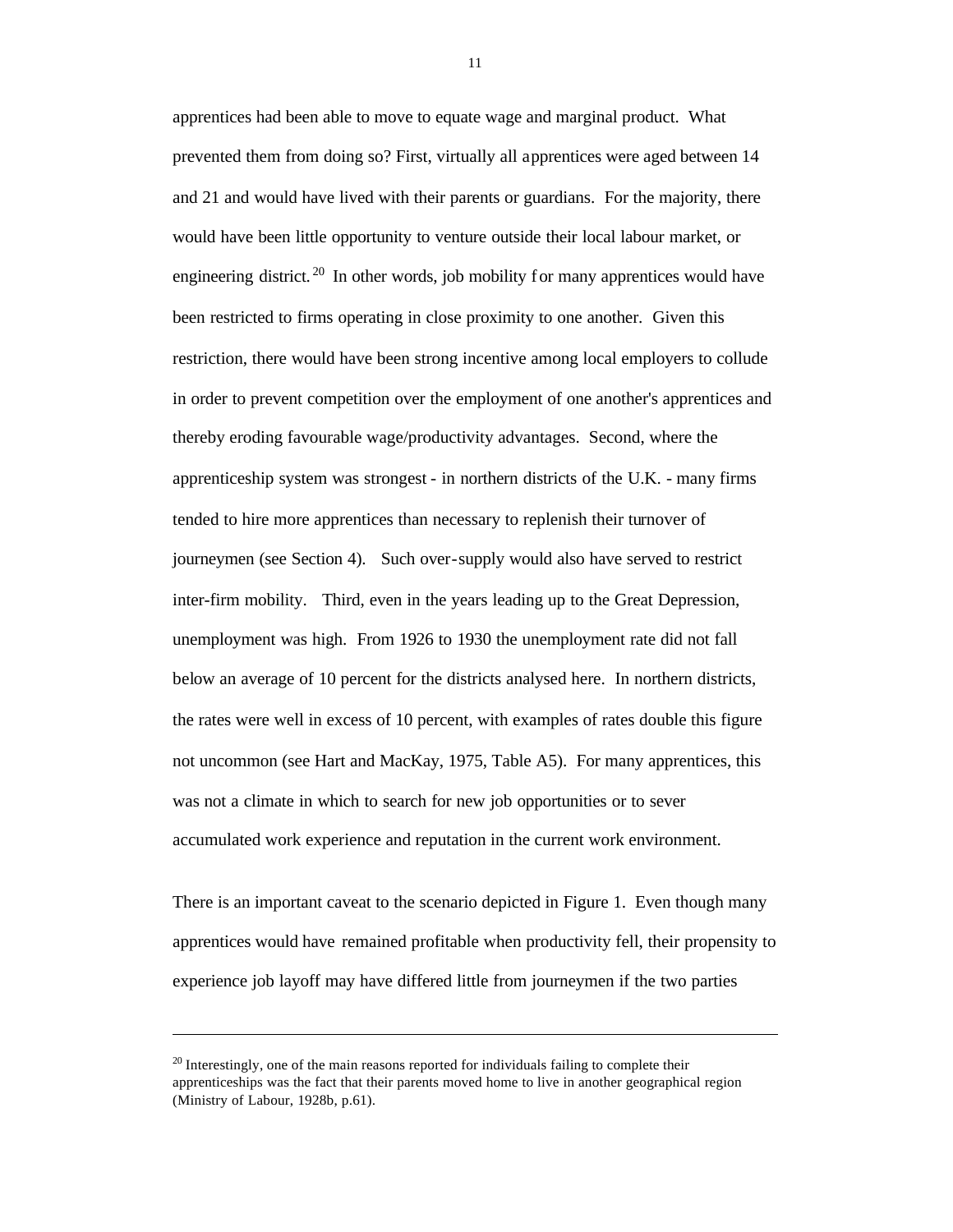represented complementary labour inputs. It was noted in the previous section, for example, that a common form of apprenticeship training involved working under the supervision of - or at least in conjunction with - a journeyman. So, for many apprentices/journeymen combinations, both parties may have been laid-off if the joint marginal product of the work team fell below their average wage. However, even in firms were strong elements of complementarity existed, there are reasons for believing that there were also instances of substitutability between apprentices and journeymen. As argued earlier, there is little doubt that many individuals completed their training *before* the end date of their apprenticeship. The critical evidence is that the length of apprenticeship (a - c in Figure 1) was determined by an individual's entry age (21 was the typical completion age) and this could vary from 14 to 16 in the *same* occupation. Therefore, apprentices could reach *q1* productivity level before point *y*. Where this occurred, firms at any given time employed a stock of relatively cheap workers who could work independently of journeymen and who, therefore, represented close labour substitutes. The existence of such workers would have enhanced firms' abilities to reduce rapidly their stock of journeymen when  $q_l$  fell to *q2*.

Available data do not allow us to ascertain the relative numbers of fully trained workers still under apprenticeship district by district. However, we have an indirect method for obtaining some insight into the degree to which apprentices were treated as substitute labour inputs when productivity fell. As already noted, northern engineering districts employed considerably higher proportions of apprentices to journeymen. To the extent that this resulted in greater stocks of fully, or near fully, trained apprentices at the outset of the Depression, then we would expect to observe more significant reductions of journeymen, and less significant reductions of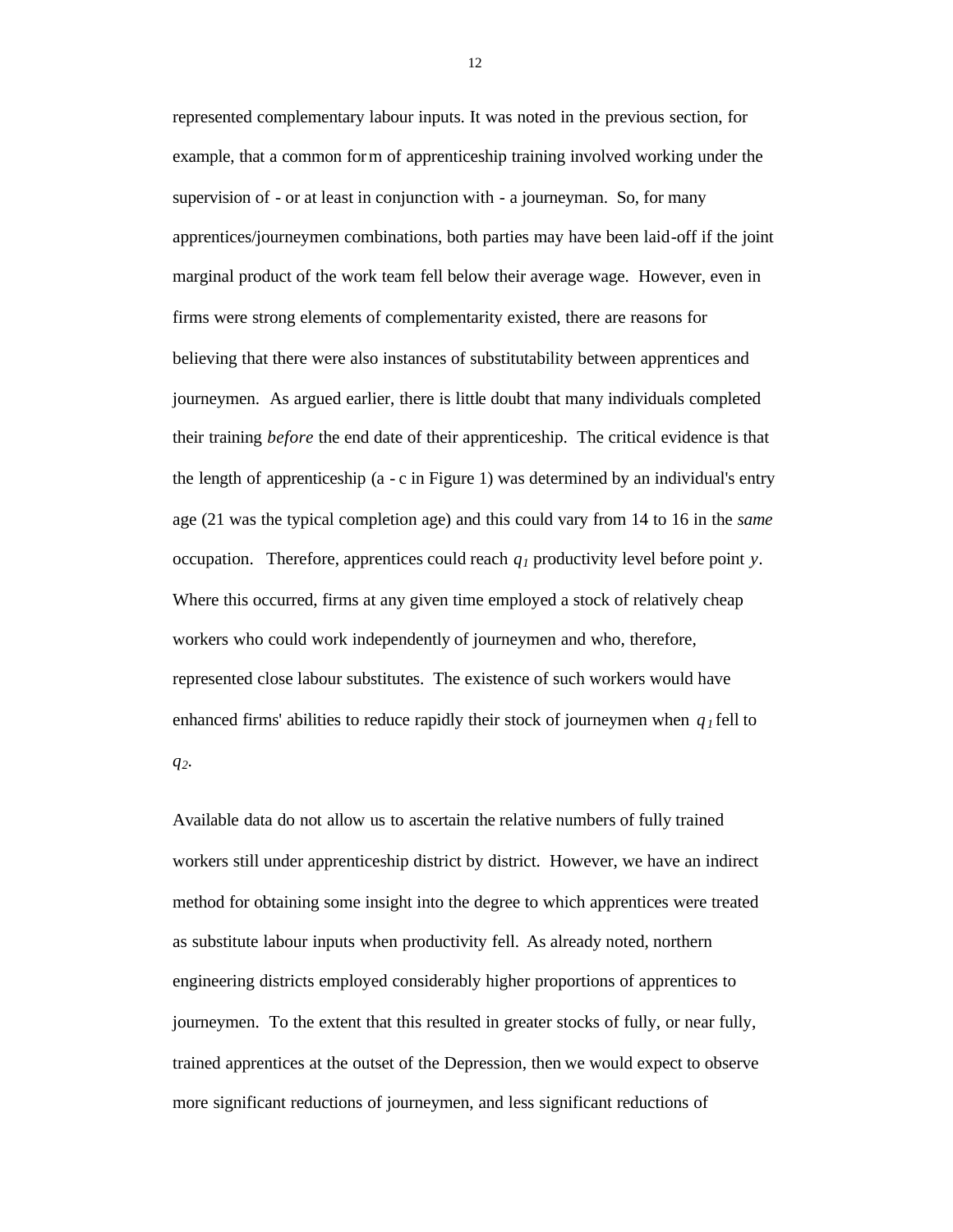apprentices, than in southern districts. One existing piece of supporting evidence relates to EEF firms in Clydeside that are reported to have displayed a tendency during the Depression to shed high paid operatives and to retain low paid apprentices (McKinlay, 1996).

### **4 Cyclical changes in numbers of apprentices and journeymen, 1902-1938**

Before turning to estimation, I deal briefly in this section with several key aspects of the relative cyclical characteristics of the employment of apprentices and journeymen.

Starting with a long-term perspective, Figure 2 shows the ratio of engineering workers aged 14 to 21 (described as apprentices, boys and youths  $^{21}$ ) to journeymen between 1902 and 1938 in eight occupations. Three features stand out. First, the immediate post- war years marked strong rises in the ratios. This represented an attempt by the industry to replenish its stock of young recruits given the wartime disruption to the labour supply of this age group. <sup>22</sup> Second, following a period of post-war adjustment, the ratios in the late 1920s were generally lower than their pre-war equivalents.<sup>23</sup> Third, and most importantly in relation to previous discussion, the proportions rose markedly for several years at the onset of the Depression in 1929. Then, starting in 1931/2, they declined to below their pre-war levels before regaining or surpassing these levels on the run-up to the Second World War.

l

 $^{21}$  Roughly 30 percent of this group were apprentices in the mid-1920s.

 $22$  Training young workers during the Great War was difficult for four reasons. First, there were relatively few skilled men due to war service. Second, abnormally high output demand necessitated the adoption of very specialised techniques of production. Third, young trainees were liable to military call up when they reached 18. Fourth, the high incentive wages paid for repetitive wartime work reduced the desire to work at lower-level apprenticeship wages. Immediately following the war, the Ministry of Labour's Interrupted Apprenticeship scheme provided cash subsidies to the industry in an attempt to provide earnings that would have been paid if the training had not been interrupted. In engineering, 16,000 workers resumed their training under this scheme.

 $^{23}$  Although, the reductions were relatively small for apprenticeships alone over the period 1909 to 1925 (see Ministry of Labour, 1928b, pp. 44-45).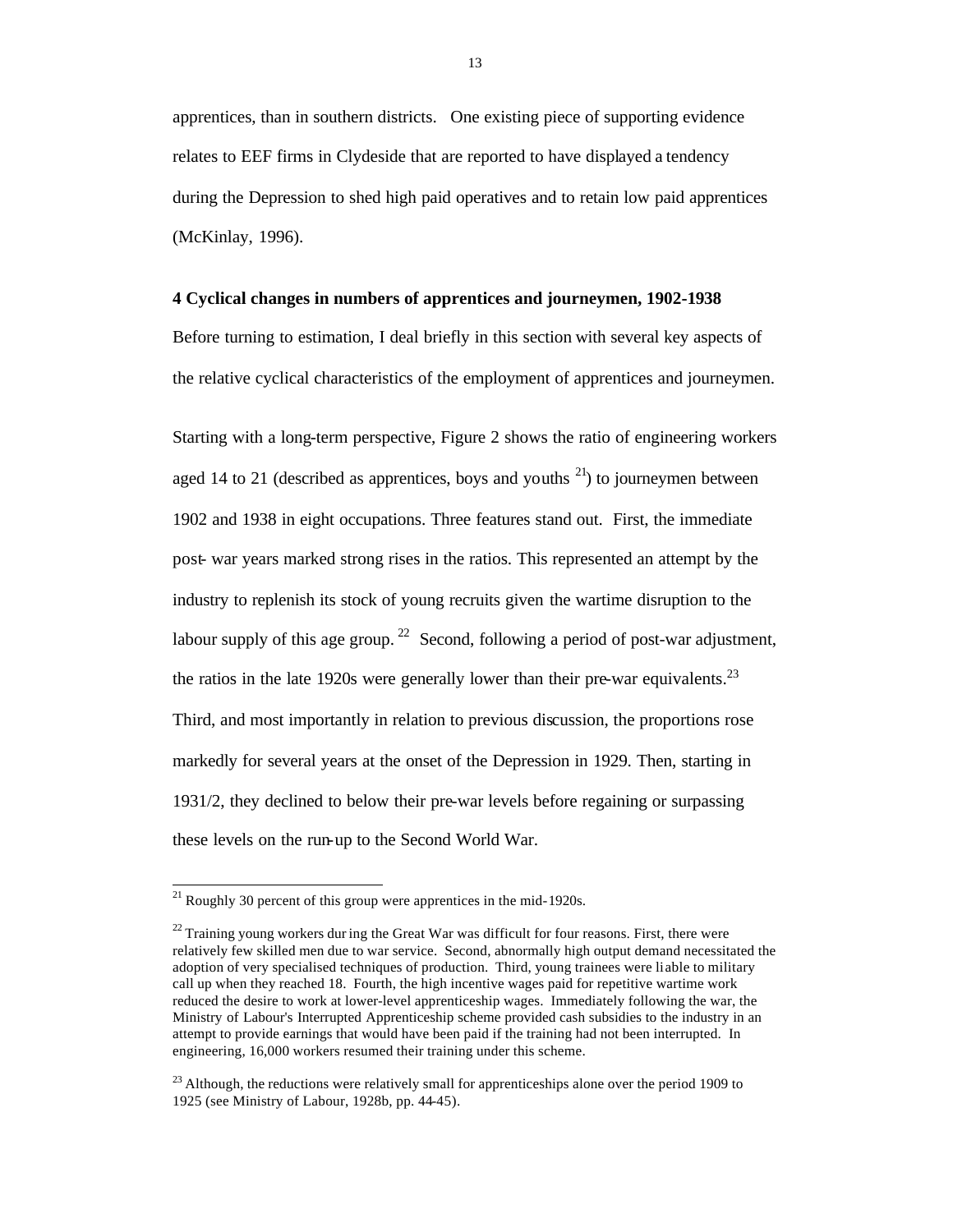The main focus of attention is the period from 1928 to 1938. Figure 3 shows the ratios of apprentices to journeymen as well as the rate of unemployment for this period.<sup>24</sup> Taking our sample of 27 districts together, it is clear that the onset of the Depression in 1929 coincided with violent increase in unemployment over the next two years. The weighted- average unemployment in the 27 districts was 17 percent in 1928 and rose to 37 percent by 1933. Thereafter, it fell to its pre -Depression level by 1937. This coincided with a rise in the ratio of apprentices to journeymen from about 3:10 in 1928 to slightly over 4:10 in 1932. In the following year, the ratio returned to its pre-Depression level. The comparable movements in northern districts (including Scotland and Northern Ireland) and in Scottish and Northern Irish districts involved considerably higher ratios of apprentices. These areas recorded average ratios in excess of 5:10 in the depth of the Recession.<sup>25</sup> In sharp contrast, the average ratios in southern/midland districts were (a) significantly lower than their northern counterparts and (b) displayed less overall cyclical responsiveness. They deviated little from ratios of 2:10 over the entire period. Of course, these summary graphs are aggregate and, as

l

 $^{24}$  Using the rate of change of unemployment produces a similar picture.

 $25$  It is worth putting these ratios into some sort of perspective. Suppose that a typical engineering firm in 1928 based employment requirements on expected modest and stable economic growth with no anticipated major changes in capital and organisational structure. Then, the replacement ratio of apprentices to journeymen would roughly equal their respective tenure lengths. So, for example, a five-apprenticeship system coupled with an expected 25- year tenure for a journeyman would translate into a required ratio of 2:10.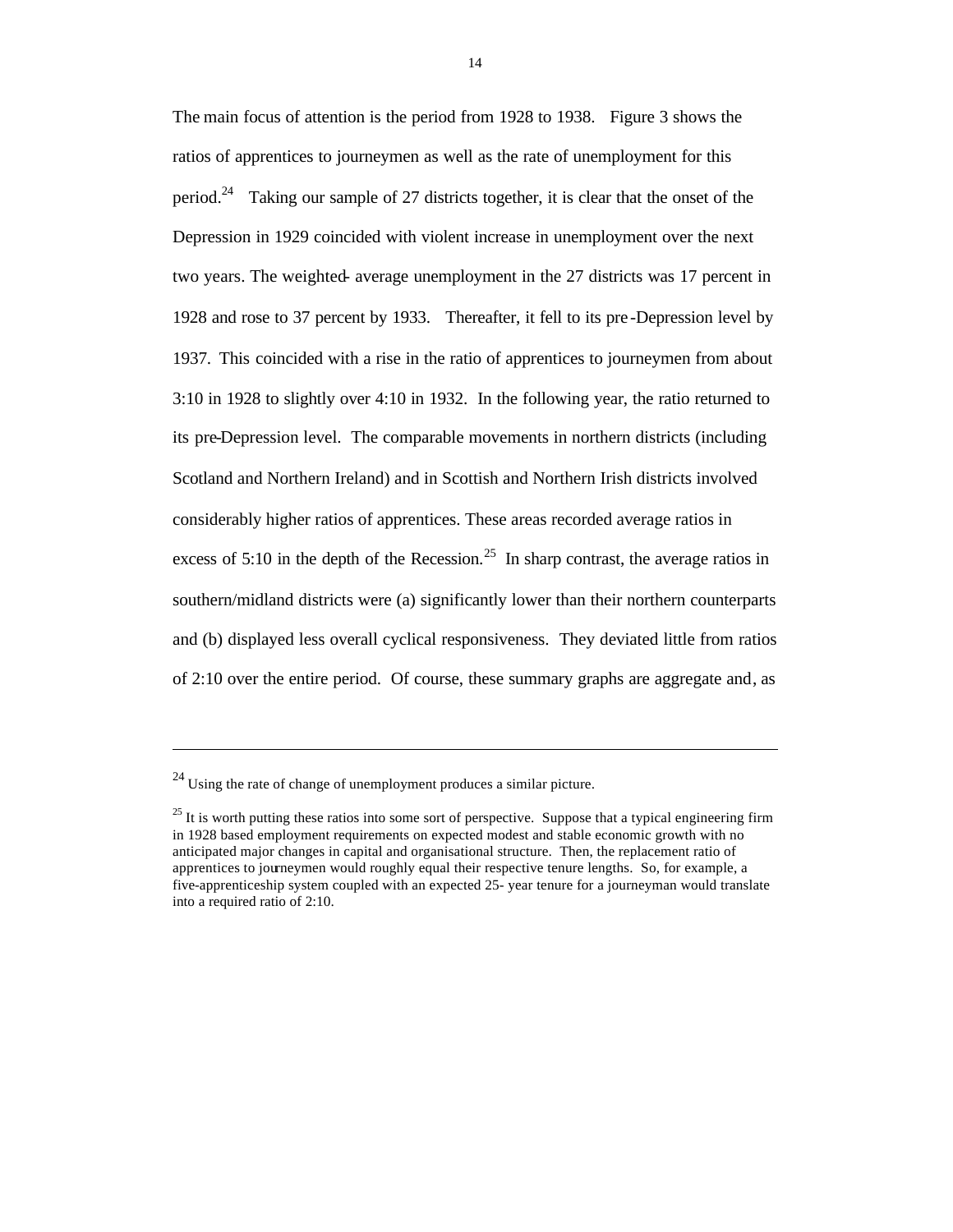

 **Figure 2 Ratios of Apprentices, Boys and Youths to Journeymen, 1902-1938<sup>a</sup>**

<sup>a</sup> Left-hand side axis denotes numbers of apprentices/boys/youths per 10 journeymen.

 **Source: EEF Archive, MSS.237/13/3/57 -61.**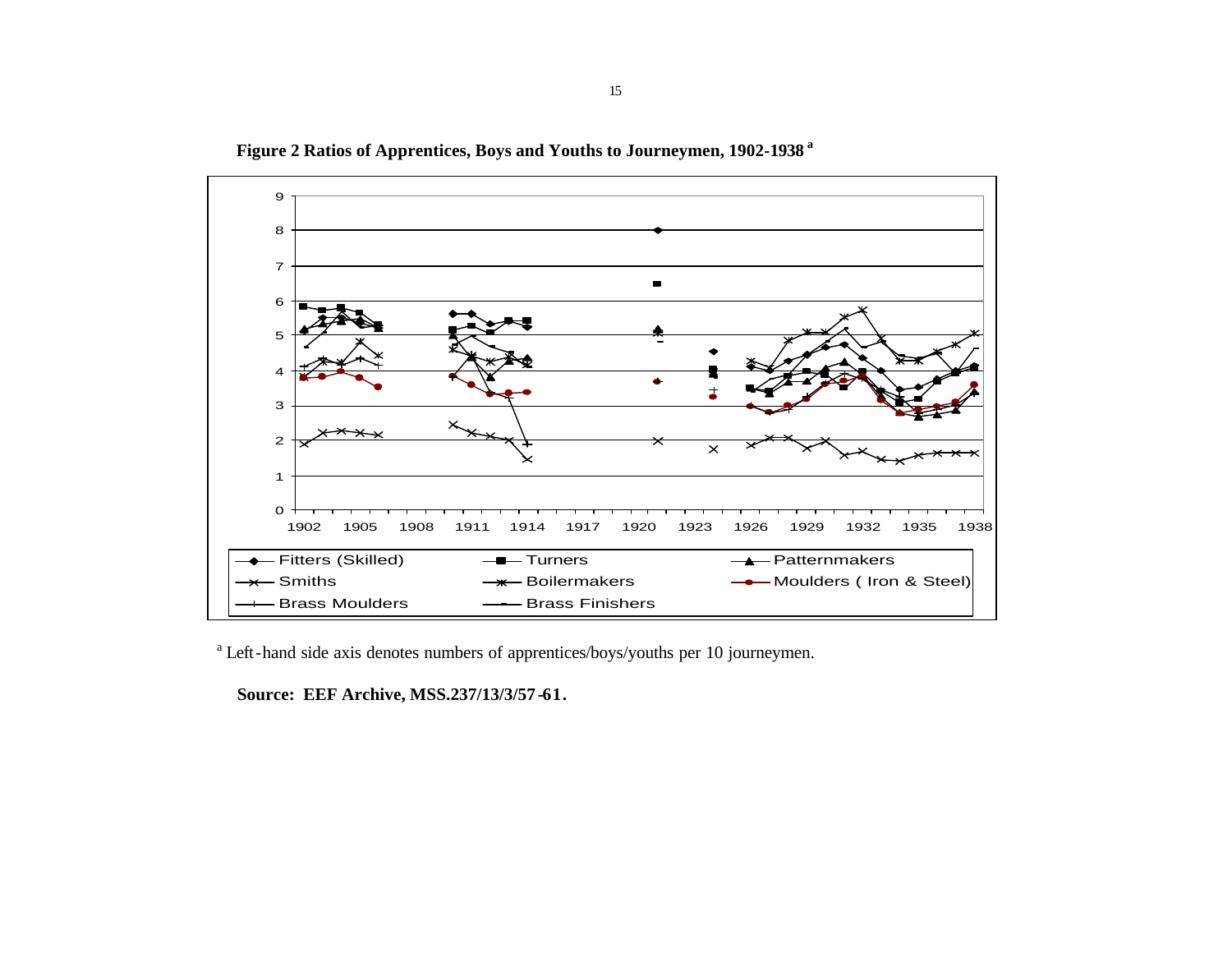

 **Figure 3 Ratios of apprentices to journeymen and the rate of unemployment, 1928 -1938 (based on 27 EEF districts)**

investigated in the following section, district/ occupation breakdowns would be expected to reveal more time-series variation.

### **5 Employment equations, estimation and results**

Empirical work on the adjustments of apprentices and journeymen is undertaken for the period 1928-1938. It is based on 27 district associations of the EEF and covers eight occupations. The number of included districts is determined by the availability of matching unemployment statistics. Data details are given in the Appendix.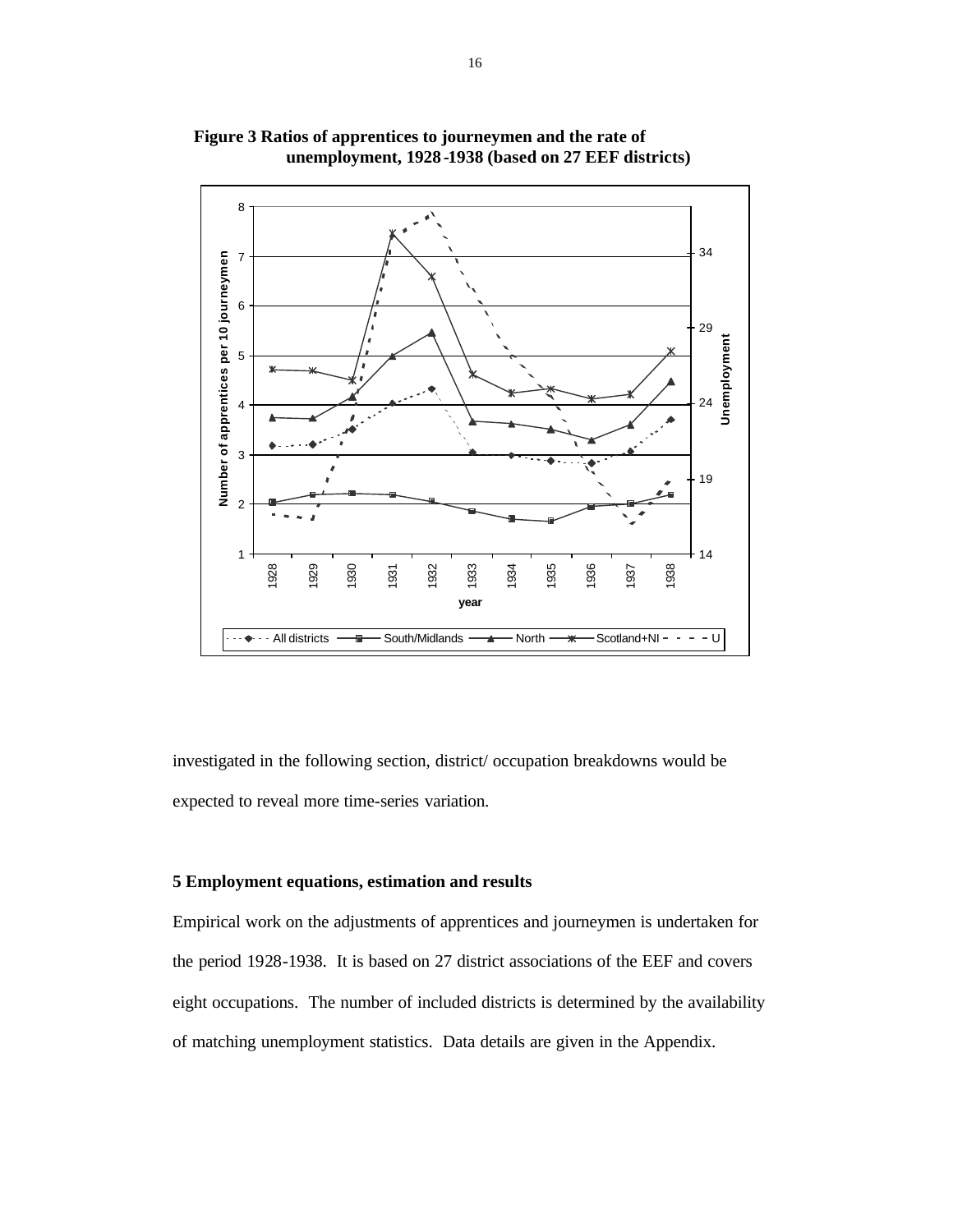My core employment formulations are the same for both apprentices and journeymen. Employment is taken to depend on a quadratic time trend, district-level cyclical fluctuations in demand (as proxied by deviations of district unemployment rates from quadratic trends), and on the quality of recruitment (or job match). I illustrate the specification in the case of apprentices. Let , *airt* represent the logarithm of the number of apprentices in occupation i and district r at time t.

(1) 
$$
a_{in} = b_1 + b_2t + b_3t^2 + b_4(u_n - d_1 - d_1t - d_3t^2) + b_5d_r + b_6I_i + b_7t \cdot I_i + e_{in}
$$

where  $u_{rt}$  is the logarithm of the district unemployment rate at time  $t^{26}$ ,  $d_r$  is a district identifier,  $\lambda_i$  represents individual job match, and  $\epsilon_{i\tau}$  is a random error term. The interaction between job match and time reflects the fact that firms gain knowledge in how to find and recruit apprentices of suitable quality.

First differencing equation (1) gives

(2) 
$$
\Delta a_{irt} = \boldsymbol{g}_1 + \boldsymbol{g}_2 t + \boldsymbol{g}_3 \Delta u_{rt} + \boldsymbol{n}_i + \Delta \boldsymbol{e}_{irt}
$$

where  $v_i = b_7 l_i$ ,  $g_2 = 2(b_2 - b_4 d_3)$ , and  $g_3 = b_4$ .

For estimation purposes, I modify equation (2) in three ways. First, I relax the implicit restriction of a unity coefficient on the lagged number of apprentices and allow this to be freely estimated. Second, I allow for lagged terms in the rate of

 $\frac{26}{10}$  The unemployment rate in each district is taken to proxy the local state of demand for each occupational group in that market. So, a given rate may be taken to represent demand for up to eight occupational groups. It may be the case that groups in the same district are affected by a common set of unobserved district-level variables. In this case, the standard errors may be downwardly biased (Moulton, 1990). No attempt is made to correct for this possibility here.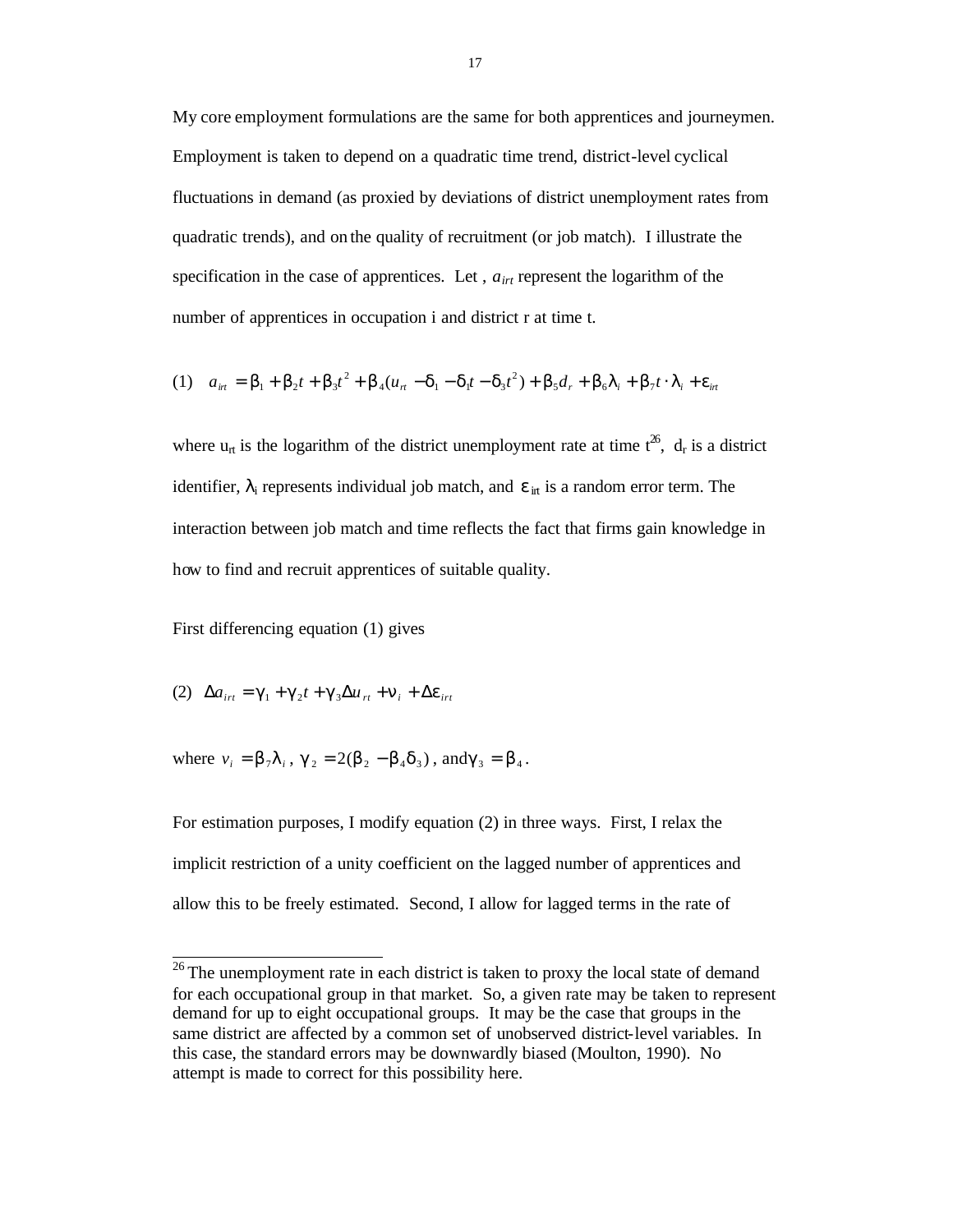change of unemployment. Third, I capture the time trend more generally by using year dummies.

Recalling that I follow the same procedure for the employment of journeymen, my two estimating equations are given by

(3) 
$$
a_{irt} = b a_{irt1} + \sum_{j=0}^{p} c_j \Delta u_{rt-j} + f_t + (v_i + e_{irt})
$$

(4) 
$$
j_{\text{int}} = k j_{\text{int-1}} + \sum_{j=0}^{q} l_j \Delta u_{\text{rt-j}} + g_t + (w_i + u_{\text{int}})
$$

where *j* is the logarithm of the number of journeymen and where *b, c* (over *p* parameters), *k, l* (over *q* parameters) are parameters to be estimated, *f* and *g* are unrestricted time intercepts, *v* and *w* are job match effec ts and e and u are random errors. Note that, if  $b = k$  in (3) and (4), we can also estimate an equivalent equation in ratio form, *r*, with  $r_{irt} = a_{irt} - j_{itr}$ .

Time series of changes in the rate of unemployment (un-logged) are shown for three EEF districts in Figure 4 and these are typical of the general picture. The change in unemployment increases steeply up to 1932 before decreasing rapidly in the next two years from which point it increases gradually. The overall shape of these graphs is not dissimilar from several of the ratio graphs in Figure 3. The equation specifications allow for lags in the reaction of the dependent variables to these cyclical movements. In the event, current and one-period lagged  $\mathbf{D}u_t$  were sufficient to capture the complete reaction times (i.e.  $p = q = 1$  in the above equations).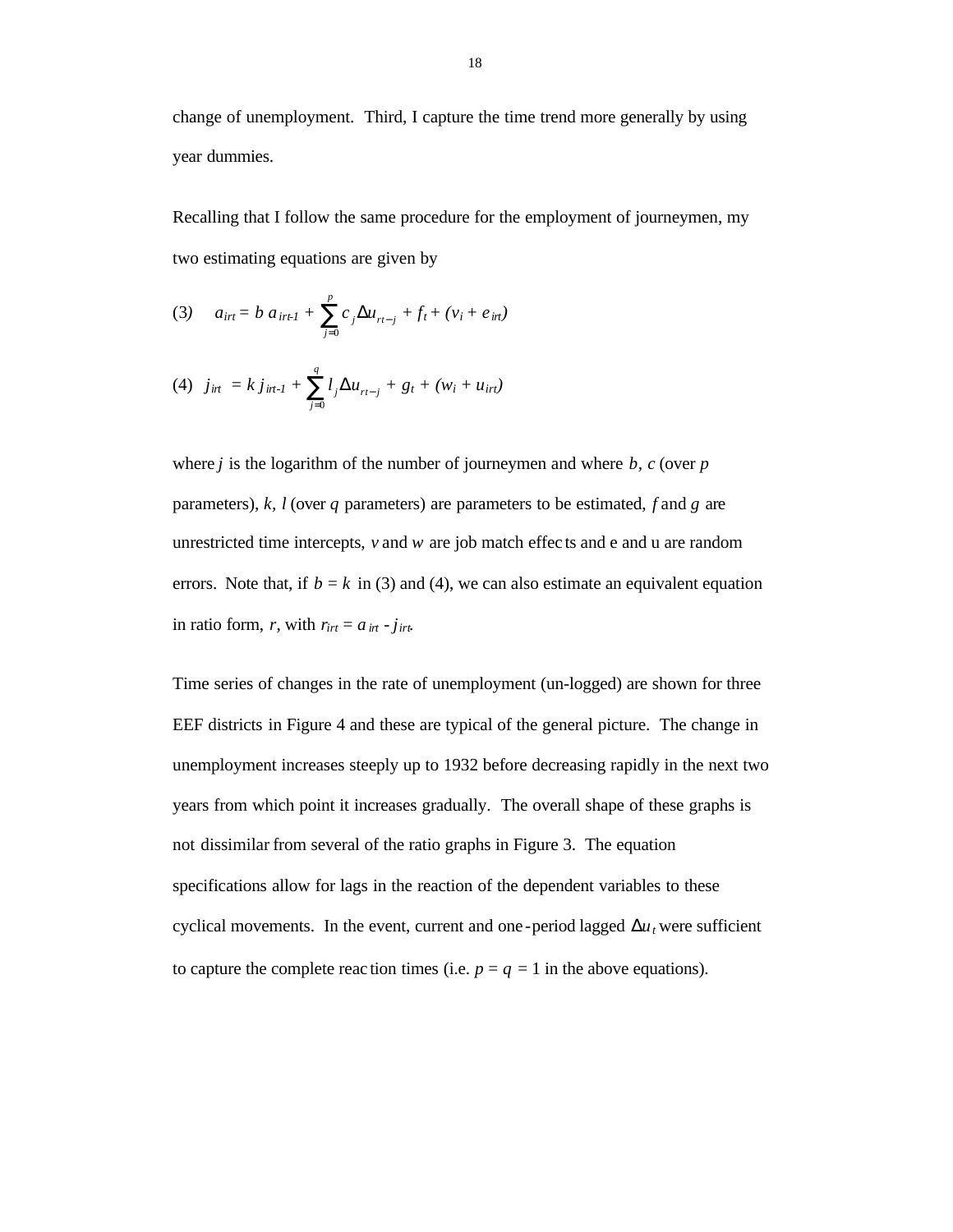

The Ordinary Least Squares estimator of equations (3) and (4) is inconsistent since the lagged dependent variables  $j_{it-1}$  and  $a_{it-1}$  are positively correlated with their respective error terms. Such bias will lead to underestimates of the speeds of adjustment of apprentices and journeymen. Provided the disturbances are serially uncorrelated, differencing the data to eliminate fixed effects and then applying instrumental variables forms the basis of a consistent estimator. Testing for second-order autocorrelation in the differenced residuals checks for a lack of serial correlation in the disturbances. To these ends, estimation is carried out using the Arellano and Bond (1991) generalised method of moments (GMM) estimator.<sup>27</sup> Results are shown in Table 3. The ratio form of the equations is also included given almost identical coefficients on the lagged dependent variables in equations (3) and (4). For all specifications, the estimated results do not reject the null of no second-order

l

 $^{27}$  Using STATA (2001), Version 7.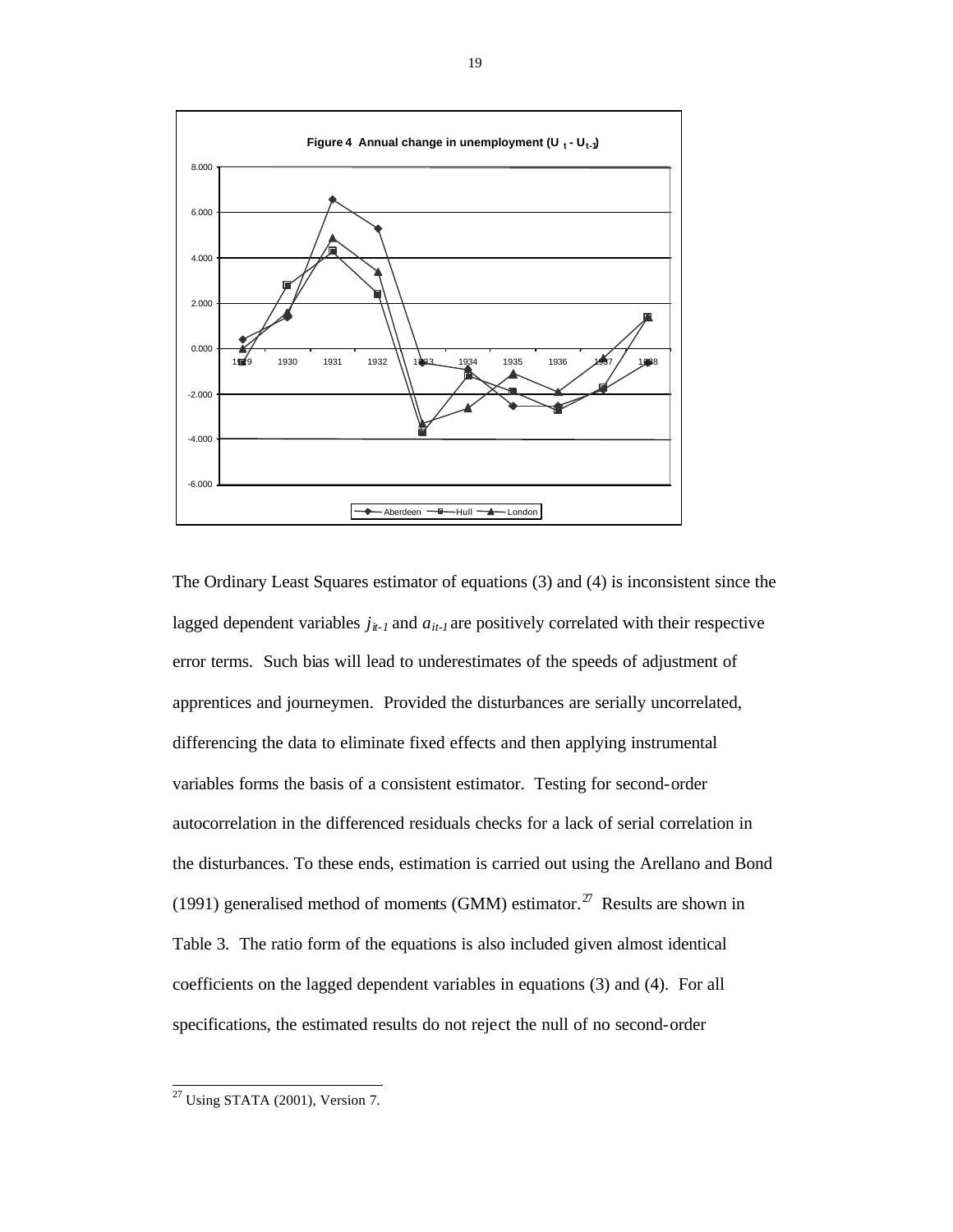autocorrelation (at the 5 percent level) in the differenced residuals, a critical test of consistent estimates in the Arellano and Bond approach to estimation.

These are four main sets of findings from the results in Table 2.

- (a) Both apprentices and journeymen separately, together with their ratio, exhibit speedy adjustments to the changing economic conditions. In general, the estimated coefficients on the lagged dependent variables suggest that roughly 65 percent of desired adjustment is achieved in a given year. We can firmly reject the notion that apprentices enjoyed special employment protection.<sup>28</sup>
- (b) Both apprentices and journeymen display procyclical adjustment in numbers employed. Accelerating unemployment during the initial economic downturn and decelerating unemployment as the Depression bottomed-out are negatively related to numbers employed.
- (c) The timings of the responses to changes in unemployment differed between the two occupational groups. The full response of journeymen is captured by the current change in unemployment, with an insignificant lagged change. For apprentices, by contrast, the response was delayed; a one -year lagged unemployment change is the significant influence in this regression.
- (d) Combining the two effects in (c), we find the ratio responds significantly positively to the current change in unemployment and significantly negatively to the lagged change. This is in line with the shape of the ratios shown in Figure 3.

 $28\,$ As a vardstick, suppose the length of apprenticeship was guaranteed. Given apprenticeship duration of 5-7 years, we would then expect coefficients in excess of 0.8 on the lagged dependent variable in the apprenticeship equation. In other words, no more than 20% adjustment would have been achieved in a given year.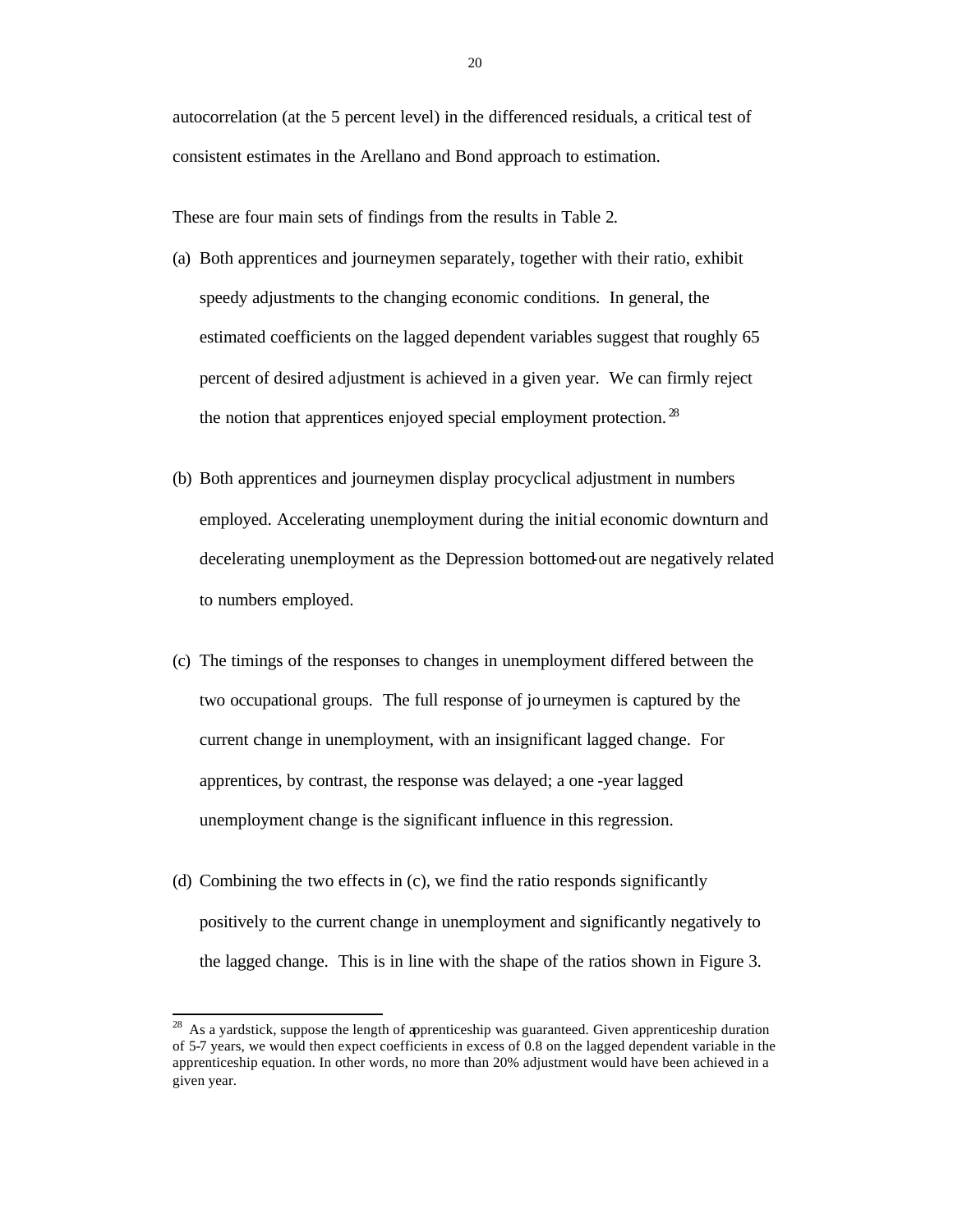While employment change for apprentices and journeymen taken separately was procyclical, the respective ratio of the two groups displayed countercyclical movements.

| <b>Dependent Variable:</b> | $\boldsymbol{a}$ | $\boldsymbol{j}$ | $\boldsymbol{r}$ |
|----------------------------|------------------|------------------|------------------|
| $a(-1)$                    | 0.357            |                  |                  |
|                            | [0.000]          |                  |                  |
| $j( -1)$                   |                  | 0.323            |                  |
|                            |                  | [0.000]          |                  |
| $r( -1)$                   |                  |                  | 0.368            |
|                            |                  |                  | [0.000]          |
| $\mathbf{D}u$              | $-0.037$         | $-0.154$         | 0.124            |
|                            | [0.531]          | [0.002]          | [0.048]          |
| Du $(-1)$                  | $-0.138$         | 0.024            | $-0.213$         |
|                            | [0.067]          | [0.728]          | [0.001]          |
| m <sub>1</sub>             | $-5.60$          | $-5.46$          | $-6.50$          |
|                            | [0.00]           | [0.00]           | [0.00]           |
| m <sub>2</sub>             | 1.73             | $-0.22$          | 0.92             |
|                            | [0.08]           | [0.82]           | [0.36]           |

**Table 2 GMM estimates of apprentices, journeymen and ratio employment equations, 1928 -1938**

Notes: (1) Regressions based on 936 observations.

(2) All regressions include time dummies.

(4) Figures in parenthesis are p-values.

In the light of the discussion of Section 3, these results are consistent with the scenario depicted in Figure 1. Given the severity and the speed of the onset of the Depression, firms speedily laid off unprofitable journeymen. In this initial phase, experienced apprentices either remained profitable or, at least, involved much lower per-capita losses. As the Depression lengthened and deepened, apprentices were laid off in considerably greater numbers. Note that the actual speed of adjustment was the same for both groups. The delayed response of apprentices was due to an optimal adjustment strategy adopted in the industry.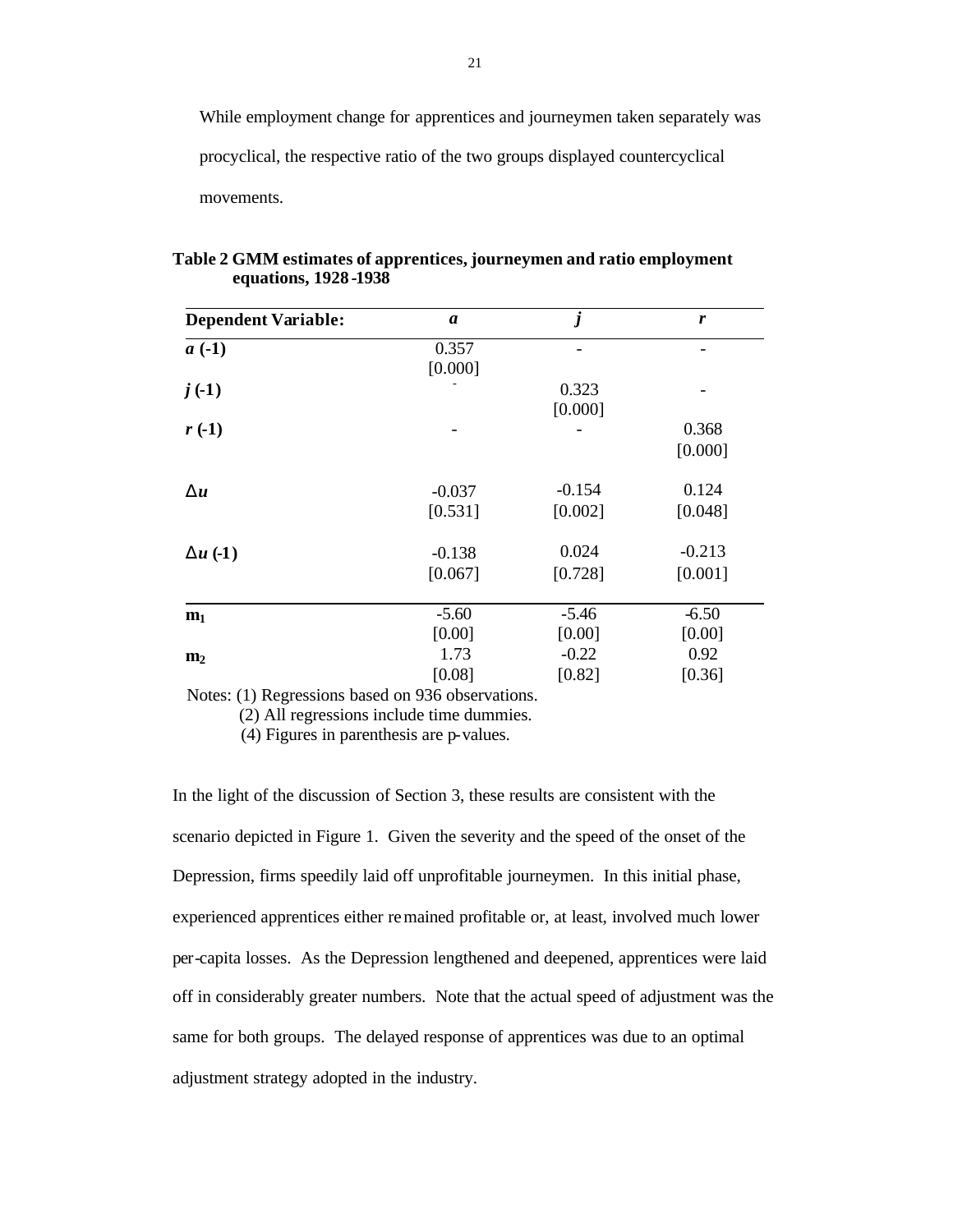Those firms that employed relatively large stocks of fully, or near-fully, trained apprentices at the outset of the Depression, would have exhibited higher prope nsities to lay off journeymen. To test this proposition, I divided the EEF data into northern and southern/midland districts. (This divide is on the basis of the geographical location of EEF districts - see Appendix.) As summarised in Figure 3, the forme r employed, on average, far higher ratios of apprentices to journeymen.

|                            |                     | <b>Northern Districts</b> | <b>South/Midland Districts</b> |                     |  |
|----------------------------|---------------------|---------------------------|--------------------------------|---------------------|--|
| <b>Dependent Variable:</b> | $\boldsymbol{a}$    | $\boldsymbol{j}$          | $\boldsymbol{a}$               | $\boldsymbol{j}$    |  |
| $a(-1)$                    | 0.376<br>[0.000]    |                           | 0.301<br>[0.000]               |                     |  |
| $j( -1)$                   |                     | 0.262<br>[0.006]          |                                | 0.176<br>[0.207]    |  |
| $\mathbf{D}u$              | $-0.049$<br>[0.480] | $-0.271$<br>[0.000]       | $-0.055$<br>[0.685]            | $-0.114$<br>[0.066] |  |
| $\mathbf{D}u(1)$           | $-0.080$<br>[0.402] | 0.020<br>[0.851]          | $-0.210$<br>[0.083]            | $-0.027$<br>[0.651] |  |
| m <sub>1</sub>             | $-4.51$<br>[0.00]   | $-4.65$<br>[0.00]         | $-3.50$<br>[0.00]              | $-2.02$<br>[0.04]   |  |
| m <sub>2</sub>             | 2.01<br>[0.04]      | 0.11<br>[0.91]            | 0.32<br>[0.75]                 | $-1.38$<br>[0.17]   |  |
| No. of observations        | 600                 | 600                       | 336                            | 336                 |  |

**Table 3 GMM estimates of apprentices, journeymen and ratio employment equations, 1928 - 1938: northern and midlands/southern districts**

**Notes:** See Table 2.

As shown in Table 3, repeating the employment regressions using the north-south divide produces two additional findings. First, the journeyman response to a change in unemployment in northern districts is more than double that in midlands/southern districts. Second, there is a far more significant (one -year lagged) apprentice response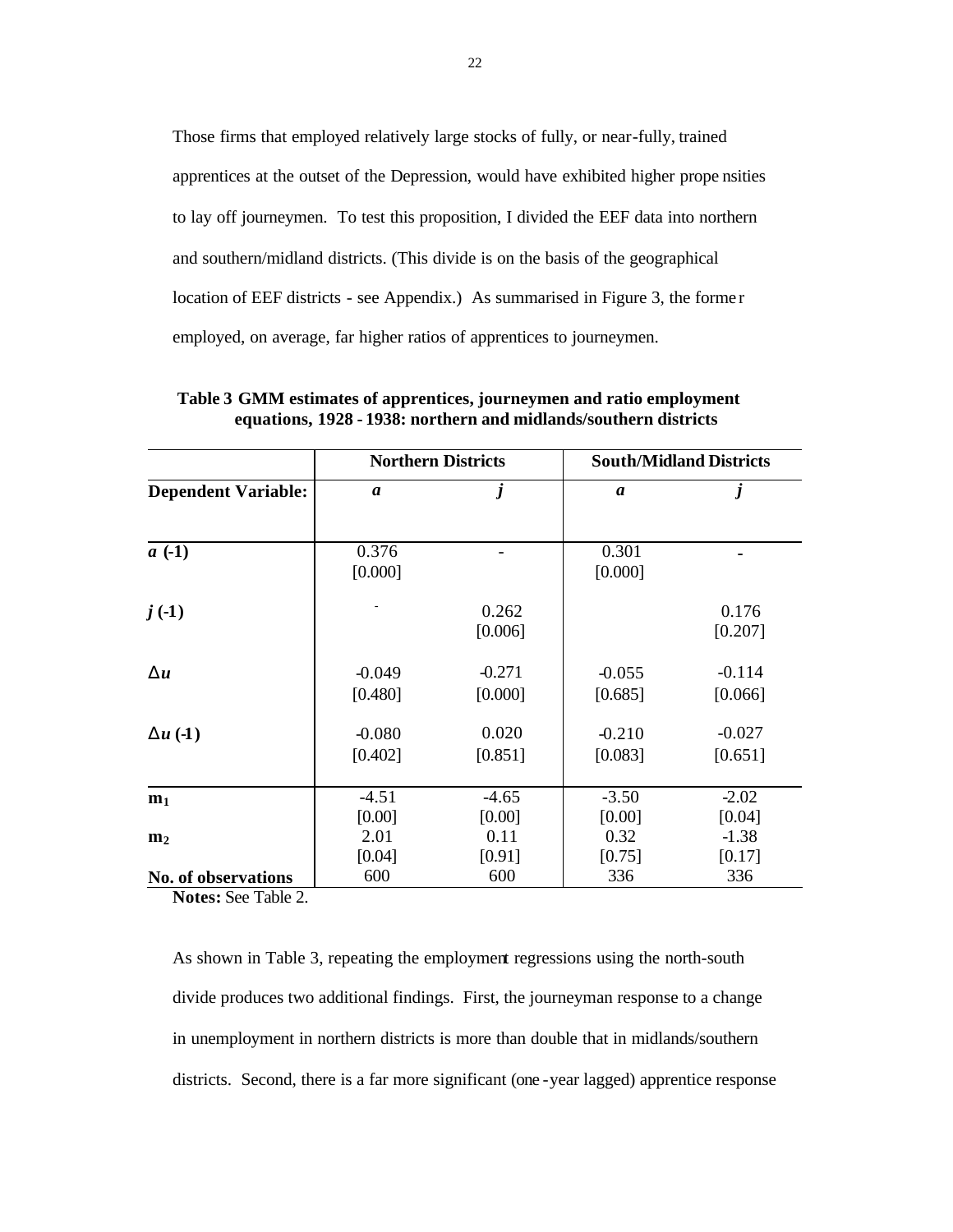in the midlands/south compared to the north. <sup>29</sup> These findings lend support to the notion that northern engineering firms substituted relatively cheap apprentices for journeymen as a buffer against the severe economic downturn.

### **5 Conclusions**

During the trauma of the Great Depression, labour market adjustments within manufacturing industry were expressed through changes in the quantities rather than the prices of labour inputs. In both the UK and the USA, real and nominal wages were either acyclical or counter-cyclical (e.g. Bernanke and Powell, 1986; Hart, 2001). However, employment reactions were by no means limited to across-the-board cuts in the employment stock. Falls in average weekly hours were as quantitatively important as workforce reductions. Working time changes offered two advantages. They provided a rapid response mechanism to the economic downturn (Bernanke, 1986) and simultaneously helped to reduce labour costs due to the elimination of overtime premium payments (Hart, 2001).

Reductions in average hours of work in British engineering helped firms achieve an immediate employment response coupled with a reduction in per unit labour cost due to less overtime working. In parallel, moving to a higher proportion of apprentices to total workers also provided cost and adjustment advantages. On the cost side, relatively experienced apprentices may have continued to be profitable - or, at least, represented far less significant losses - in the face of severe demand reductions. As for adjustment, while there were no impediments to the lay-off of apprentices in times

 $29$  Although caution should be exercised here, since we cannot reject second-order serial correlation at the 5 per cent level in the apprentices' equation for northern districts.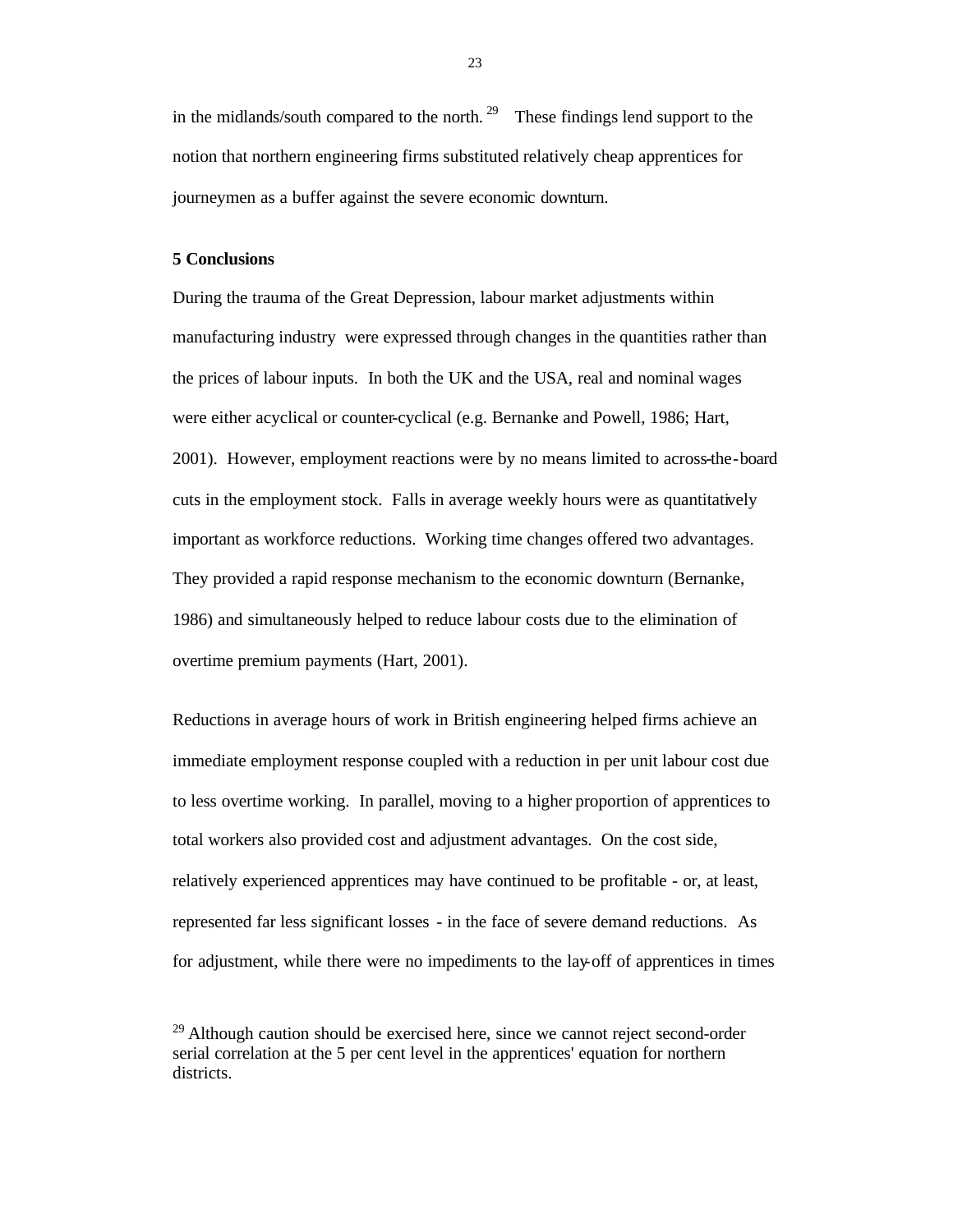of economic necessity, their provision of relatively cheap substitute labour afforded firms time to gauge the probable length and depth of the Depression before undertaking their full employment responses.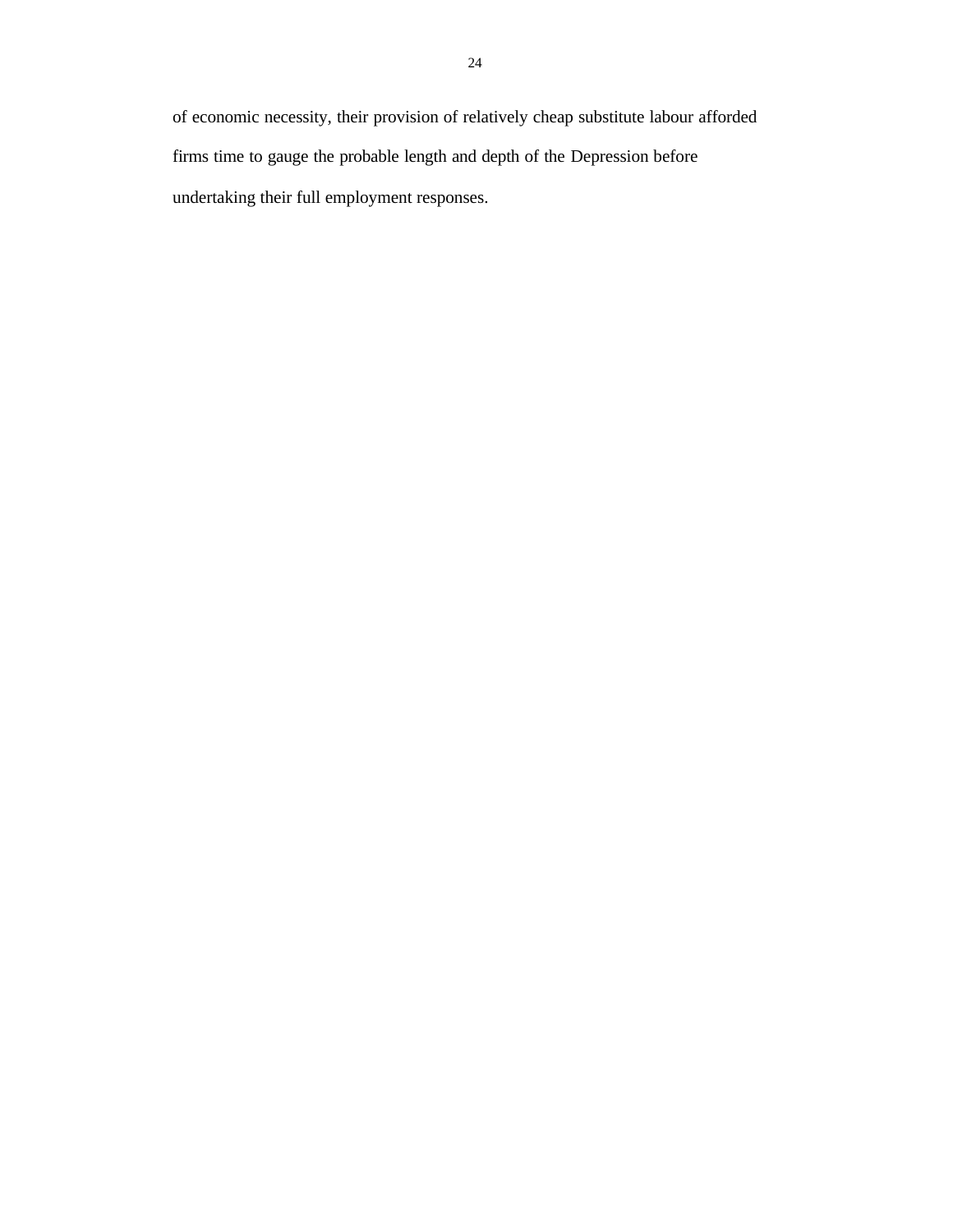#### (1) **References**

- Arellano, M and S. Bond. 1991. Some tests of specification for panel data: Monte Carlo evidence and an application to employment equations. Review of Economic Studies 58, 277-297.
- Bean, C.R. 1990. Endogenous growth and the procyclical behaviour of productivity. European Economic Review 34, 355-363.
- Bernanke, B.S. 1986. Employment, hours, and earnings in the Depression: an analysis of eight manufacturing industries, American Ec onomic Review 76, 82-109.
- Bernanke, B.S. and J. Powell. 1986. The cyclical behavior of industrial labor markets: a comparison of pre-war and post-war eras, in R. J. Gordon, ed., The American business cycle: continuity and change, Chicago, University of Chicago Press.
- Hart, R.A. 2001. Hours and wages in the Depression: British engineering, 1926-1938. Explorations in Economic History 38, 478-502.
- Hart, R.A. and D.I. MacKay. 1975. Engineering earnings in Britain, 1914-68. Journal of the Royal Statistical Society (Series A) 138, 32-50.
- Hill, T.P., and Knowles, K.G.J.C. 1956. The variability of engineering earnings. Bulletin of the Oxford University Institute of Statistics 18, 97-139.
- Marsh, A. 1965. *Industrial relations in engineering.* London: Pergamon.
- Ministry of Labour. 1928a. *Report of an enquiry into apprenticeship and training, 1925-1926. VI- Engineering, shipbuilding and ship-repairing and other metal industries*, London, HMSO.
- Ministry of Labour 1928b. *Report of an enquiry into apprenticeship and training , 1925-1926. VII- General report*, London, HMSO.
- McKinlay, A. 1986. From industrial serf to wage-labourer: the 1937 apprentice revolt in Britain. International Review of Social History 31, 1-18.
- Moulton, B R. 1990. An illustration of the pitfall in estimating the effects of aggregate variables on micro units. Review of Economics and Statistics 72, 334-38.
- Ryan, P. 1999. The embedding of apprenticeship in industrial relations: British engineering, 1925-65. In P. Ainley and H. Rainbird (eds.) *Apprenticeship* , London, Kogan Page.
- Saint-Paul, G. 1993. Productivity growth and the structure of the business cycle. European Economic Review 37, 861-890.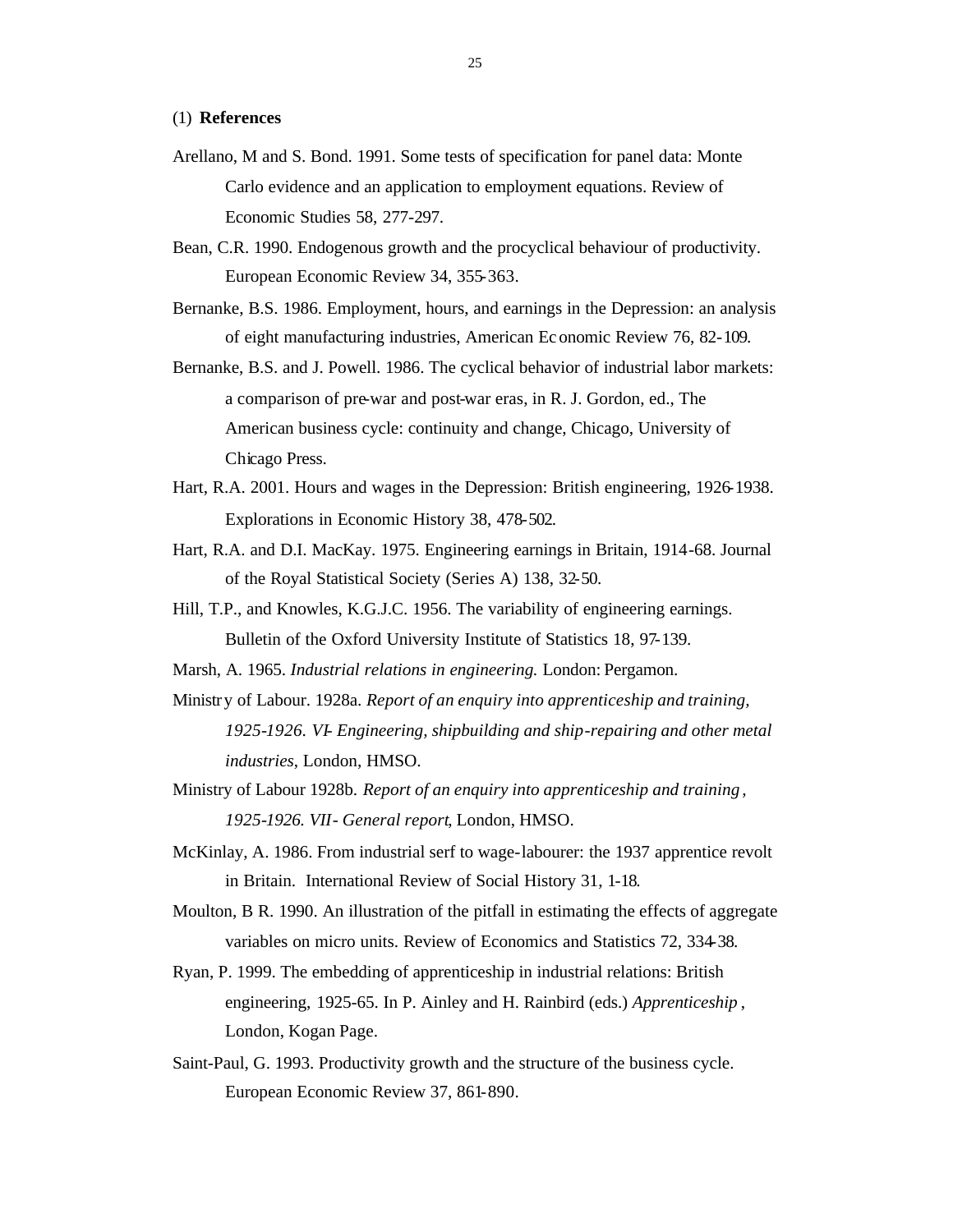Tawney, R.H. 1909. The economics of boy labour. Economic Journal 19, 517-537 Thorley, W.G.F. 1975. *A breath of steam.* (Volume 1), London: Ian Allan Ltd.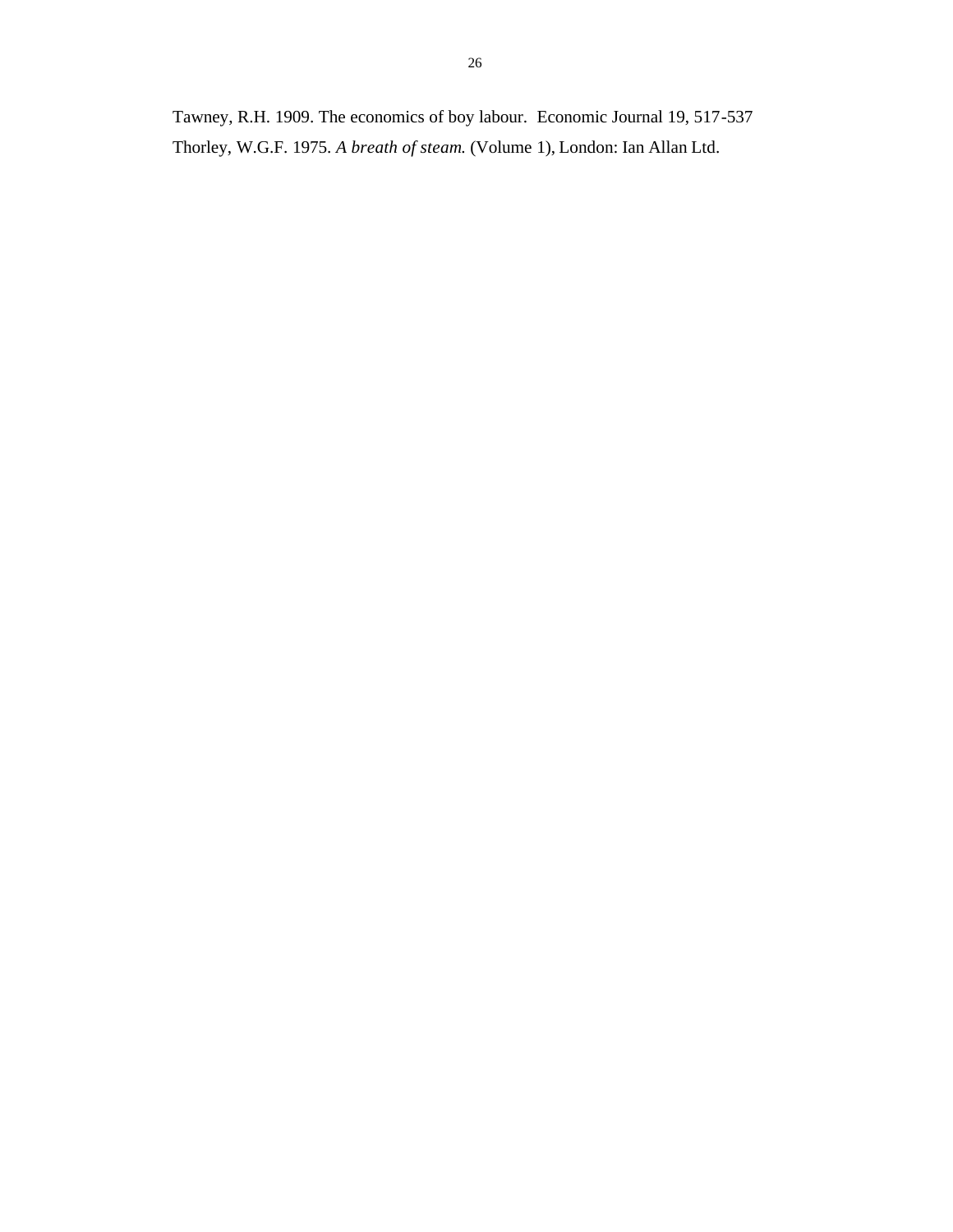### **Appendix: Background EEF information**

The geographical location within the UK of the EEF areas is shown in Figure A1. The district associations within each area are listed in Table A1. This table also indicates the districts included in the analysis of this paper. Matched unemployment rates for 25 of the 27 districts included in the regressions were obtained from Hart and MacKay (1975). Unemployment rates for the remaining 2 districts - Northern Ireland and the West of England - were obtained from British Labour Statistics, Historical Abstract 1868 - 1968 (HMSO, 1971).

### **Figure A1: EEF Areas**

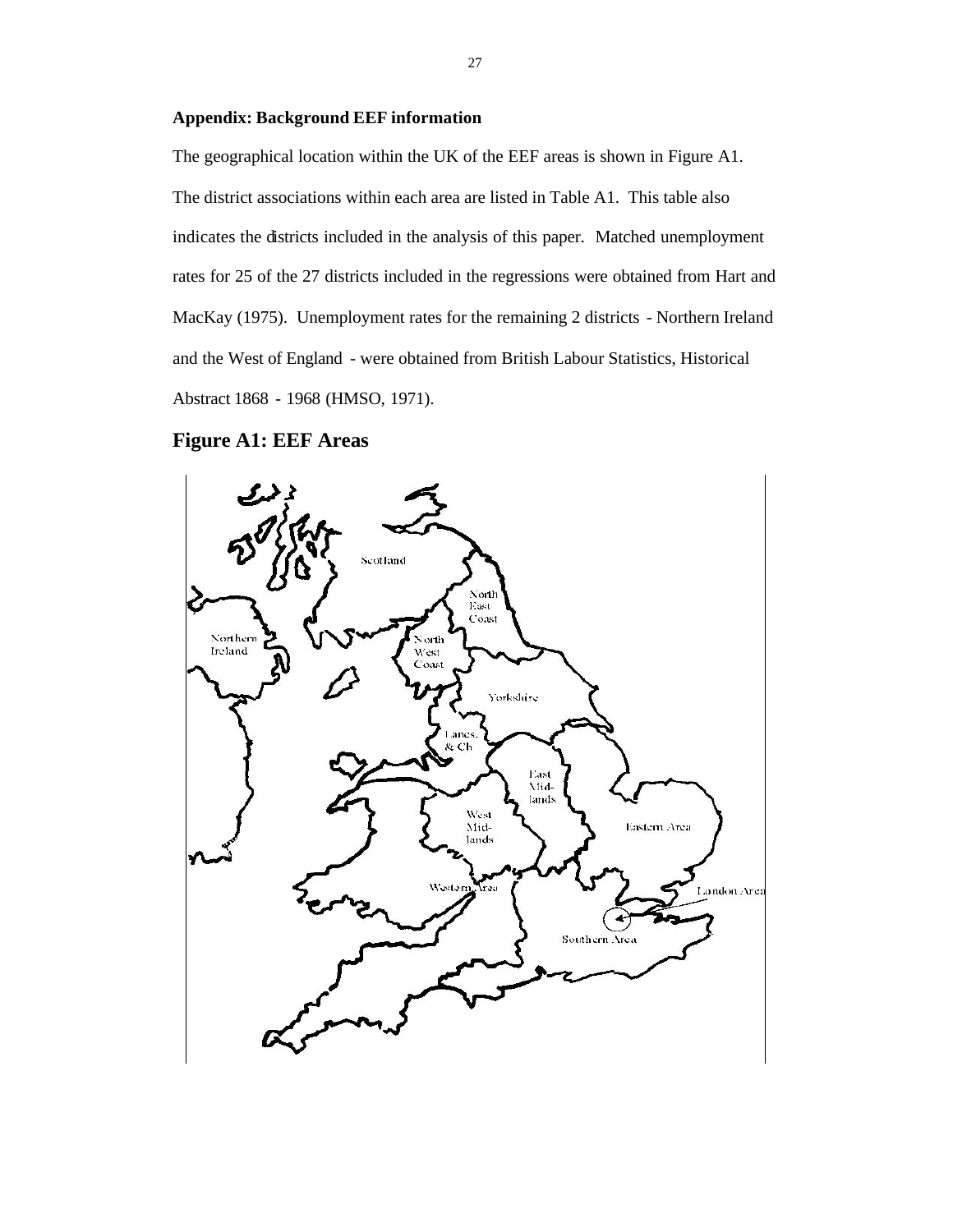| Area                            | <b>District Associations</b>                  |                                     |                                               |                           |                          |  |
|---------------------------------|-----------------------------------------------|-------------------------------------|-----------------------------------------------|---------------------------|--------------------------|--|
| Western                         | West of England*                              | South Wales                         |                                               |                           |                          |  |
| <b>Southern</b>                 | London (outside)*                             |                                     |                                               |                           |                          |  |
| London                          | London                                        |                                     |                                               |                           |                          |  |
| <b>West Midlands</b>            | Birmingham*<br>Shropshire                     | <b>Burton</b>                       | Coventry*                                     | <b>North Staffs</b>       |                          |  |
| <b>East Midlands</b>            | Derby*                                        | Leicester*                          | Nottingham*                                   | Sheffield*                |                          |  |
| Eastern                         | Bedfordshire*                                 | Cambridge                           | East Anglia                                   | Lincoln*                  | Peterborough             |  |
| Lancashire &<br><b>Cheshire</b> | <b>Birkenhead</b><br>Liverpool*<br>St. Helens | Blackburn*<br>Manchester*<br>Wigan* | Bolton*<br>Oldham*                            | Burnley*<br>Preston*      | Chester<br>Rochdale*     |  |
| Yorkshire                       | <b>Bradford</b><br>Keighley                   | Halifa x <sup>*</sup><br>Leeds      | Heavy Woollen Huddersfield* Hull*<br>Wakefied |                           |                          |  |
| <b>North-West Coast</b>         | Barrow*                                       | <b>Border</b><br>Counties           |                                               |                           |                          |  |
| <b>North-East Coast</b>         | North-East Coast*                             |                                     |                                               |                           |                          |  |
| <b>Scotland</b>                 | Aberdeen*                                     | Dundee*                             | Kilmarnock                                    | Scottish<br>(North West)* | Scottish<br>(East Coast) |  |
| Northern Ireland                | <b>Belfast Marine</b>                         | Northern<br>Ireland*                |                                               |                           |                          |  |

**Table A1: Areas and District Associations within the EEF**

**Note:** \* Associations included in regression analyses.

In Figure 3 and Table 3, the distinction is made between northern districts and midland/southern districts. The latter consist of 'Western' through to 'Eastern' in Table A1 while the former comprise the remaining districts in the table.

The EEF data on numbers of apprentices and journeymen relate to the eight occupations shown in Table A2. They were obtained from the EEF Archive (MSS.237.13/3/57-61). Only districts with an unbroken series of apprentices and journeymen for all 11 years of the analysis were included in the regressions in Tables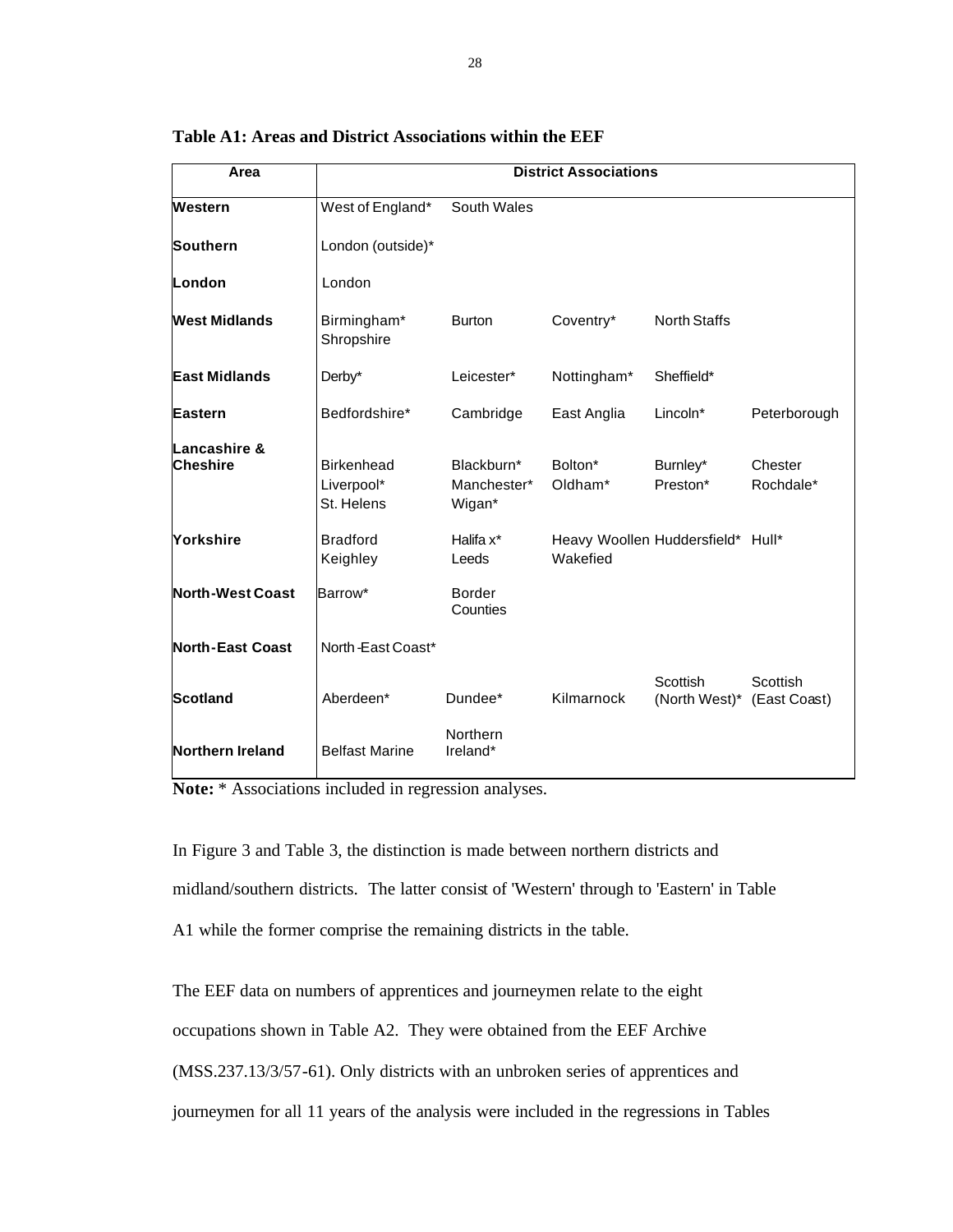2 and 3, together with the added requirement that there were no less than 10 workers in either group in each and every year. As revealed in Table A2, the most detailed information related to fitters (no excluded districts), turners (one excluded), patternmakers (eight excluded) and moulders (six excluded). Information on the remaining 4 occupations is much more sparse, mainly reflecting their relative importance within the industry. Note that 'number of observations' in Table A2 refers to numbers of districts included multiplied by 11 years.

|                  | <b>Fitters</b> |     | <b>Turners Pattern- Smiths</b> |    | <b>Boiler</b> | Moulders | <b>Brass</b> | <b>Brass</b> | No.  |
|------------------|----------------|-----|--------------------------------|----|---------------|----------|--------------|--------------|------|
|                  |                |     | <b>Makers</b>                  |    | Makers        |          | moulders     | Finishers    | obs. |
| Aberdeen         |                |     |                                |    |               |          |              |              | 44   |
| <b>Barrow</b>    |                |     |                                |    |               |          |              |              | 77   |
| Bedfordshire     |                |     |                                |    |               |          |              |              | 33   |
| Blackburn        |                |     |                                |    |               |          |              |              | 44   |
| <b>Bolton</b>    |                |     |                                |    |               |          |              |              | 55   |
| <b>Burnley</b>   |                |     |                                |    |               |          |              |              | 22   |
| Coventry         |                |     |                                |    |               |          |              |              | 22   |
| Derby            |                |     |                                |    |               |          |              |              | 44   |
| <b>Dundee</b>    |                |     |                                |    |               |          |              |              | 44   |
| <b>Halifax</b>   |                |     |                                |    |               |          |              |              | 55   |
| Hull             |                |     |                                |    |               |          |              |              | 44   |
| Leicester        |                |     |                                |    |               |          |              |              | 44   |
| Lincoln          |                |     |                                |    |               |          |              |              | 55   |
| Liverpool        |                |     |                                |    |               |          |              |              | 22   |
| London           |                |     |                                |    |               |          |              |              | 66   |
| Manchester       |                |     |                                |    |               |          |              |              | 88   |
| <b>N.E Coast</b> |                |     |                                |    |               |          |              |              | 88   |
| Nottingham       |                |     |                                |    |               |          |              |              | 33   |
| Oldham           |                |     |                                |    |               |          |              |              | 33   |
| Preston          |                |     |                                |    |               |          |              |              | 44   |
| Rochdale         |                |     |                                |    |               |          |              |              | 22   |
| Scottish         |                |     |                                |    |               |          |              |              | 88   |
| Sheffield        |                |     |                                |    |               |          |              |              | 66   |
| Birmingham       |                |     |                                |    |               |          |              |              | 44   |
| Wigan            |                |     |                                |    |               |          |              |              | 22   |
| West of England  |                |     |                                |    |               |          |              |              | 55   |
| Northern Ireland |                |     |                                |    |               |          |              |              | 33   |
| No. observations | 297            | 286 | 209                            | 44 | 110           | 231      | 44           | 66           | 1287 |

**Table A2: EEF district/occupation combinations in regressions**